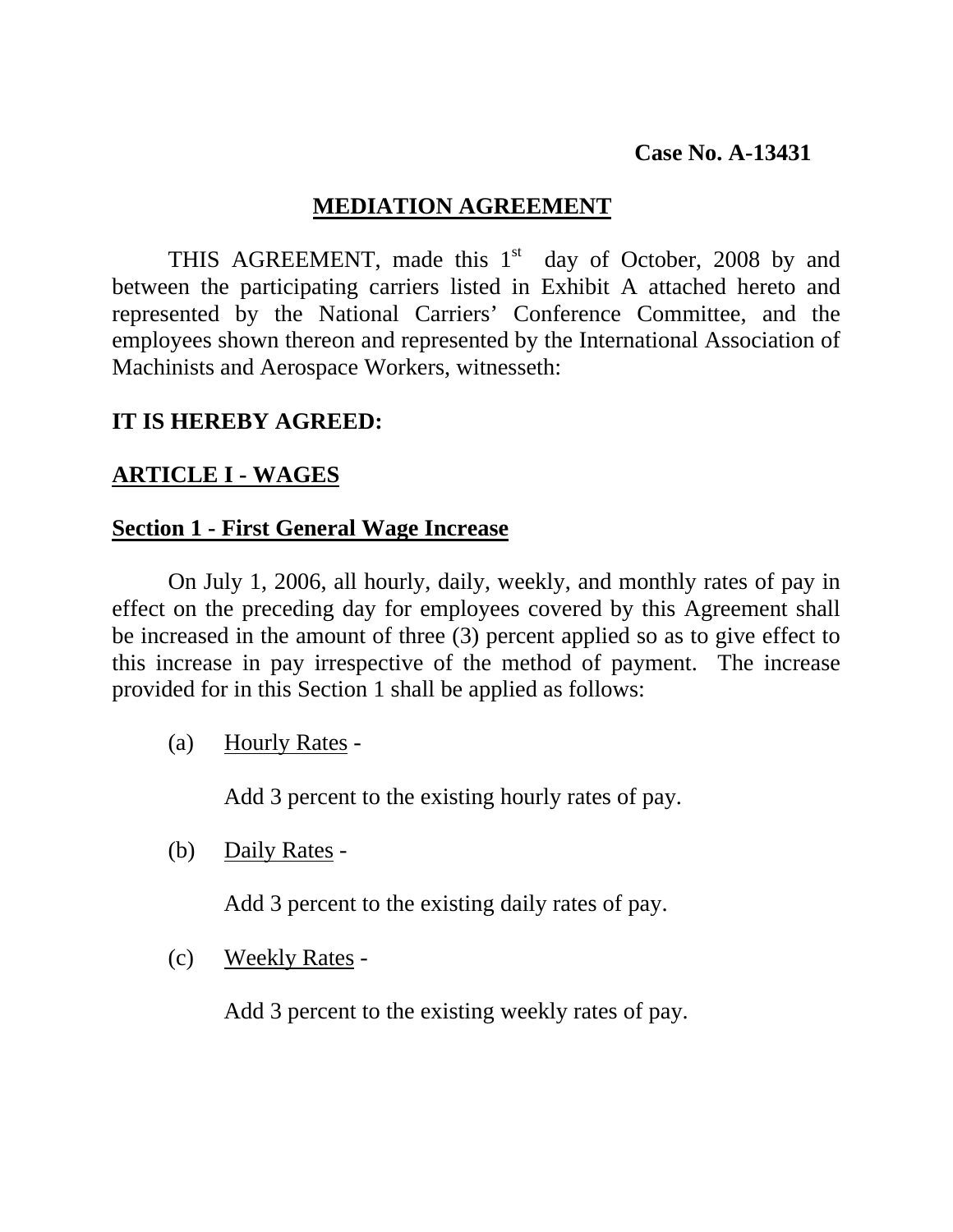(d) Monthly Rates -

Add 3 percent to the existing monthly rates of pay.

(e) Disposition of Fractions -

 Rates of pay resulting from application of paragraphs (a) to (d), inclusive, above which end in fractions of a cent shall be rounded to the nearest whole cent, fractions less than one-half cent shall be dropped, and fractions of one-half cent or more shall be increased to the nearest full cent.

(f) Application of Wage Increase -

The increase in wages provided for in this Section 1 shall be applied in accordance with the wage or working conditions agreement in effect between each carrier and the labor organization party hereto. Special allowances not included in fixed hourly, daily, weekly or monthly rates of pay for all services rendered, and arbitraries representing duplicate time payments, will not be increased. Overtime hours will be computed in accordance with individual schedules for all overtime hours paid for.

(g) COLA Payments –

 Any cost-of-living allowance amounts rolled in to basic rates of pay on or after July 1, 2006 pursuant to Article III , Part B of the National IAM Agreement dated September 1, 2005 (or any local counterpart agreement) shall be excluded before application of the general wage increases provided for in this Section 1 and eliminated from basic rates of pay after application of such increases.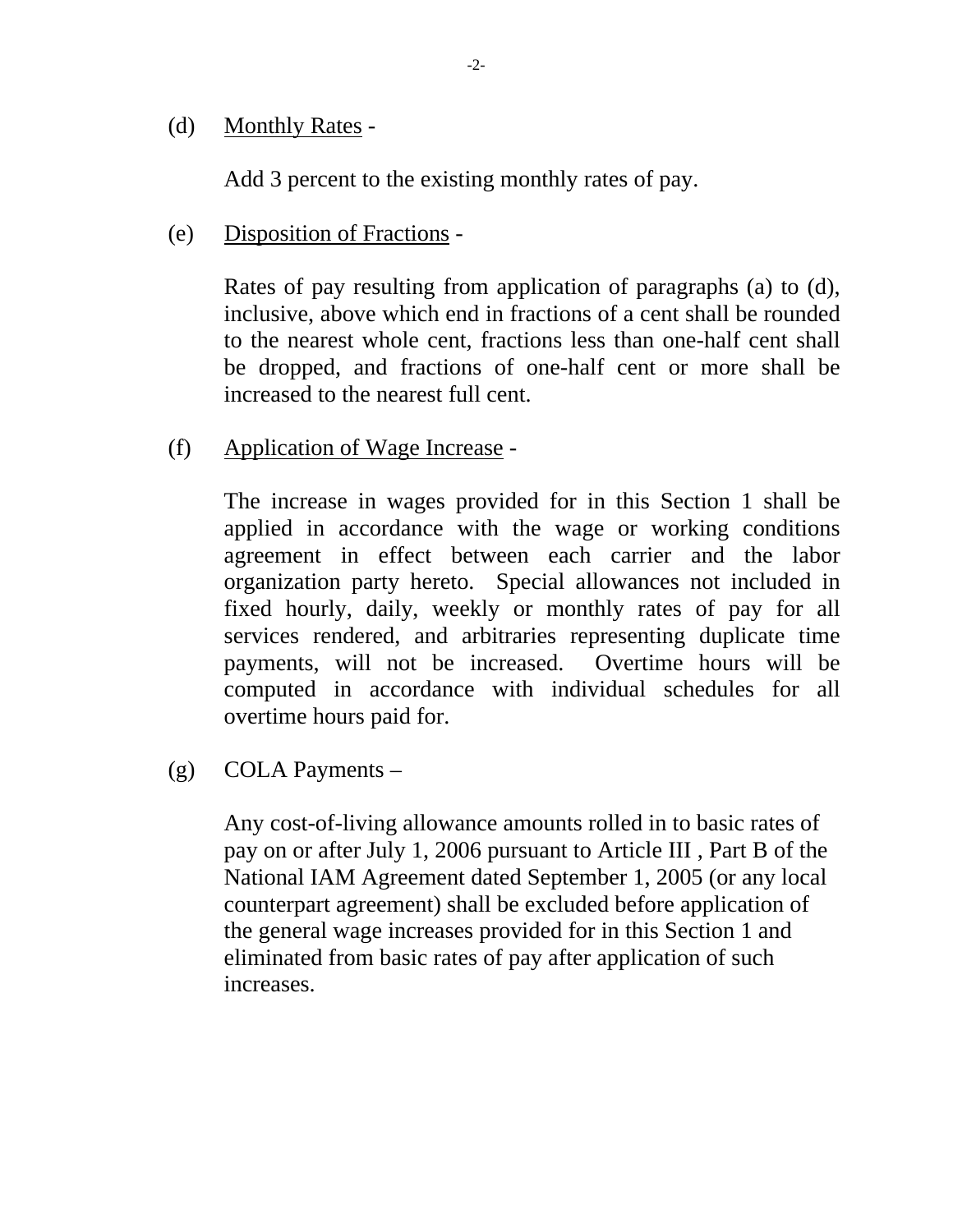#### **Section 2 - Second General Wage Increase**

 Effective July 1, 2007 all hourly, daily, weekly and monthly rates of pay in effect on June 30, 2007 for employees covered by this Agreement shall be increased by three (3) percent applied in the same manner as provided for in Section 1 hereof and applied so as to give effect to this increase irrespective of the method of payment.

#### **Section 3 - Third General Wage Increase**

 Effective July 1, 2008, all hourly, daily, weekly and monthly rates of pay in effect on June 30, 2008 for employees covered by this Agreement shall be increased in the amount of four (4) percent applied in the same manner as provided for in Section 1 hereof and applied so as to give effect to this increase irrespective of the method of payment.

## **Section 4 - Fourth General Wage Increase**

Effective July 1, 2009, all hourly, daily, weekly and monthly rates of pay in effect on June 30, 2009 for employees covered by this Agreement shall be increased in the amount of four-and-one-half (4-1/2) percent applied in the same manner as provided for in Section 1 hereof and applied so as to give effect to this increase irrespective of the method of payment.

#### **Section 5 – Rate Adjustment**

 On October 1, 2008, all hourly, daily, weekly, and monthly rates of pay in effect on the preceding day for IAM-represented employees on carriers covered by this Agreement (and by the September 1, 2005 IAM National Agreement) for Wages & Rules and Health & Welfare shall be increased in the amount of \$0.38 per hour. This rate adjustment shall be in lieu of the rate adjustment provided for in Article I, Section 5 of the September 1, 2005 IAM National Agreement.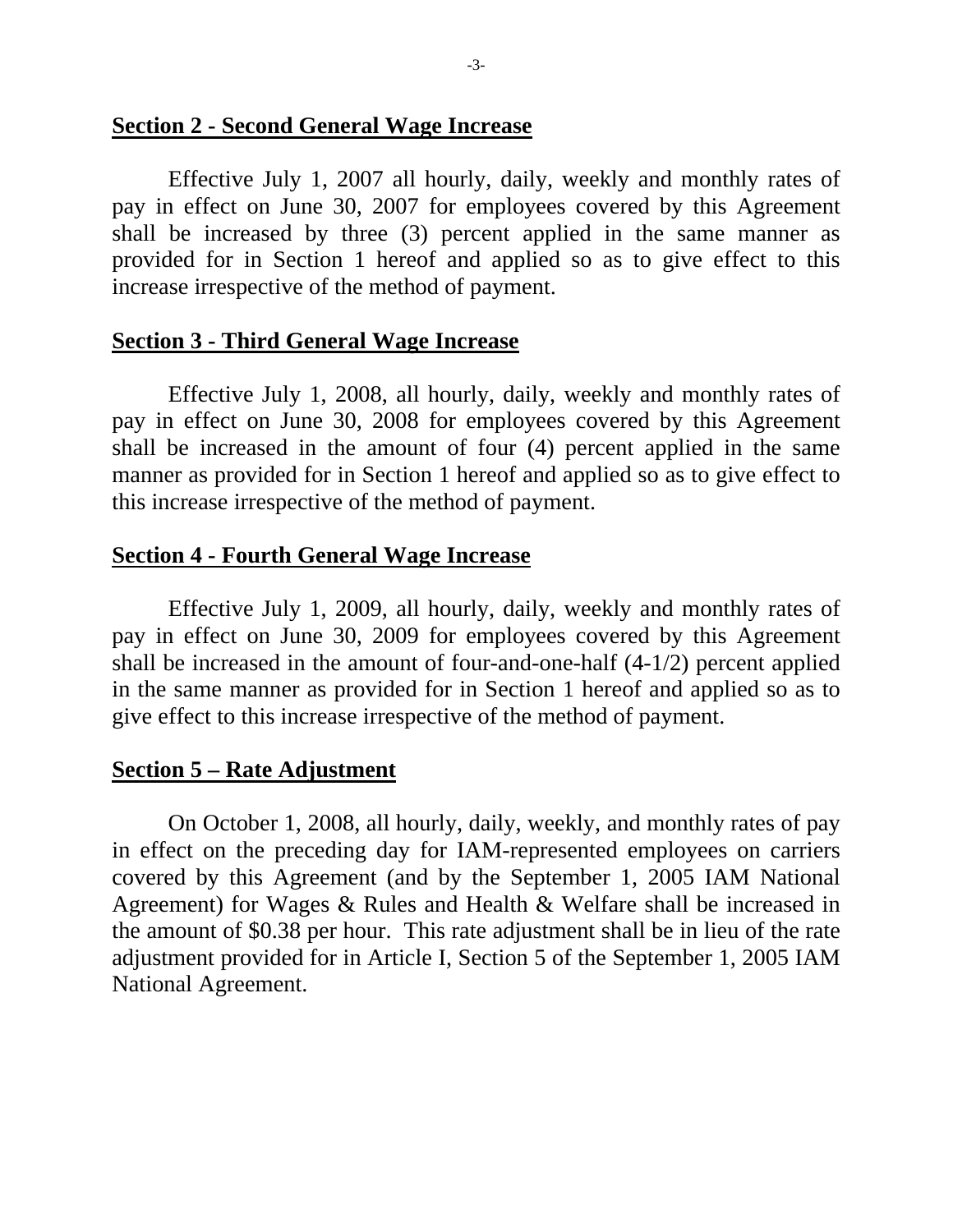# **ARTICLE II – OPTIONAL ALTERNATIVE COMPENSATION PROGRAM**

## **Section 1**

 A carrier or organization may propose alternative compensation arrangements for consideration by the other party. Such arrangements may include, for example, stock options, stock grants (including restricted stock), bonus programs based on carrier performance, and 401(k) plans. The proposed arrangement(s) may be implemented only by mutual agreement of the carrier and the appropriate representatives.

#### **Section 2**

 The parties understand that neither the carrier nor the organization may be compelled to offer any alternative compensation arrangement, and, conversely, neither the carrier nor the organization may be compelled to agree to any proposal made under this Article.

# **ARTICLE III - COST-OF-LIVING PAYMENTS**

## **Cost-of-Living Payments Under September 1, 2005 National Agreement**

#### **Section 1**

 Article III, Part B, of the National IAM Agreement dated September 1, 2005 shall be eliminated effective on the date of this Agreement. All cost-ofliving allowance payments made under that 2005 Agreement to employees for periods on and after July 1, 2006 shall be recovered from any retroactive wage increase payments made under Article I of this Agreement.

#### **Section 2**

 Any local counterpart to the above-referenced Article III, Part B that is in effect on a carrier party to this Agreement shall be amended in the same manner as provided in Section 1.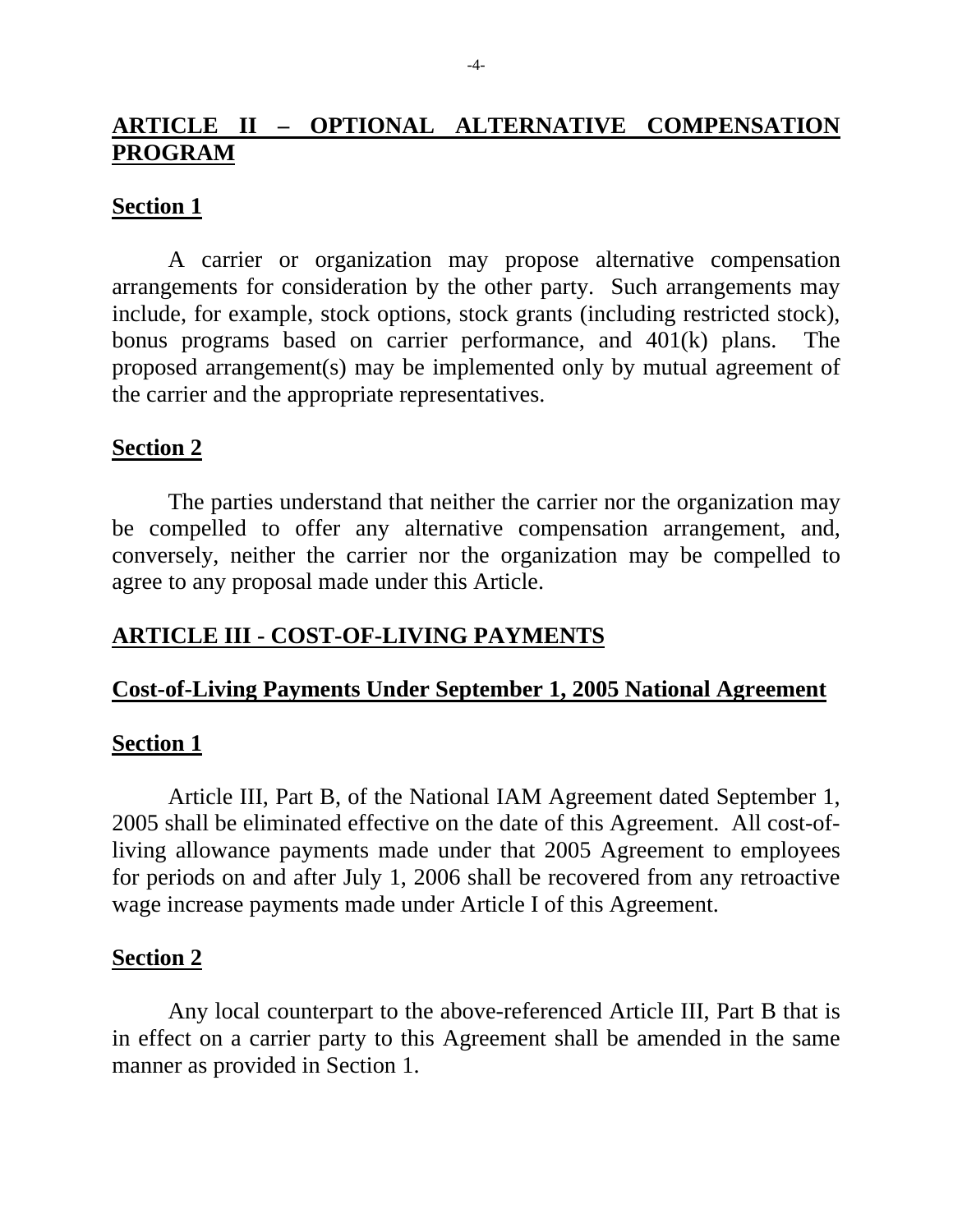# **Part B - Cost-of-Living Allowance and Adjustments Thereto on and after January 1, 2011**

#### **Section 1 - Cost-of-Living Allowance and Effective Dates of Adjustments**

(a) A cost-of-living allowance shall be payable in the manner set forth in and subject to the provisions of this Part, on the basis of the "Consumer Price Index for Urban Wage Earners and Clerical Workers (Revised Series)  $(CPI-W)$ " (1967=100), U.S. Index, all items - unadjusted, as published by the Bureau of Labor Statistics, U.S. Department of Labor, and hereinafter referred to as the CPI. The first such cost-of-living allowance shall be payable effective January 1, 2011 based, subject to paragraph (b), on the CPI for September 2010 as compared with the CPI for March 2010. Such allowance, and further cost-of-living adjustments thereto which shall become effective as described below, shall be based on the change in the CPI during the respective measurement periods shown in the following table, subject to the exception provided in paragraph (b)(iii), according to the formula set forth in paragraph (c).

## Measurement Periods

| <b>Base Month</b> | <b>Measurement Month</b> | <b>Effective Date</b><br>of Adjustment |
|-------------------|--------------------------|----------------------------------------|
| March 2010        | September 2010           | <b>January 1, 2011</b>                 |
| September 2010    | March 2011               | July 1, 2011                           |

Measurement Periods and Effective Dates conforming to the above schedule shall be applicable to periods subsequent to those specified above during which this Article is in effect.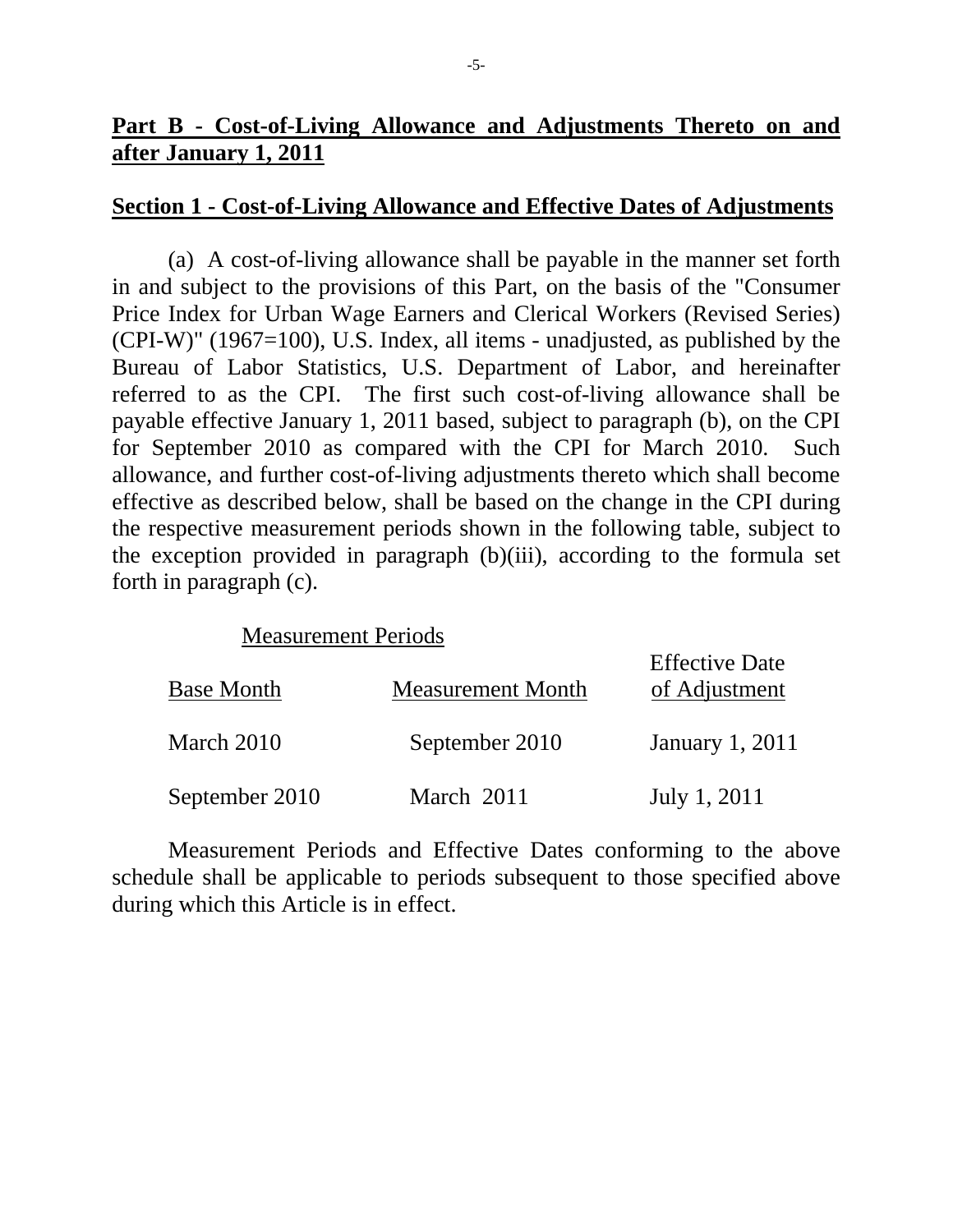(b) (i) Cap. In calculations under paragraph (c), the maximum increase in the CPI that shall be taken into account shall be as follows:

| <b>Effective Date</b><br>of Adjustment | Maximum CPI Increase That<br>May Be Taken Into Account                          |  |  |
|----------------------------------------|---------------------------------------------------------------------------------|--|--|
| January 1, 2011                        | 3% of March 2010 CPI                                                            |  |  |
| July 1, 2011                           | 6% of March 2010 CPI, less the<br>increase from March 2010 to<br>September 2010 |  |  |

Effective Dates of Adjustment and Maximum CPI Increases conforming to the above schedule shall be applicable to periods subsequent to those specified above during which this Article is in effect.

 (ii) Limitation. In calculations under paragraph (c), only fifty (50) percent of the increase in the CPI in any measurement period shall be considered.

(iii) If the increase in the CPI from the base month of March 2010 to the measurement month of September 2010 exceeds 3% of the March 2010 base index, the measurement period that shall be used for determining the cost-of-living adjustment to be effective the following July shall be the 12-month period from such base month of March; the increase in the index that shall be taken into account shall be limited to that portion of the increase that is in excess of 3% of such March base index; and the maximum increase in that portion of the index that may be taken into account shall be 6% of such March base index less the 3% mentioned in the preceding clause, to which shall be added any residual fractional points which had been dropped under paragraph (c) below in calculation of the cost-of-living adjustment which shall have become effective January 1, 2011 during such measurement period.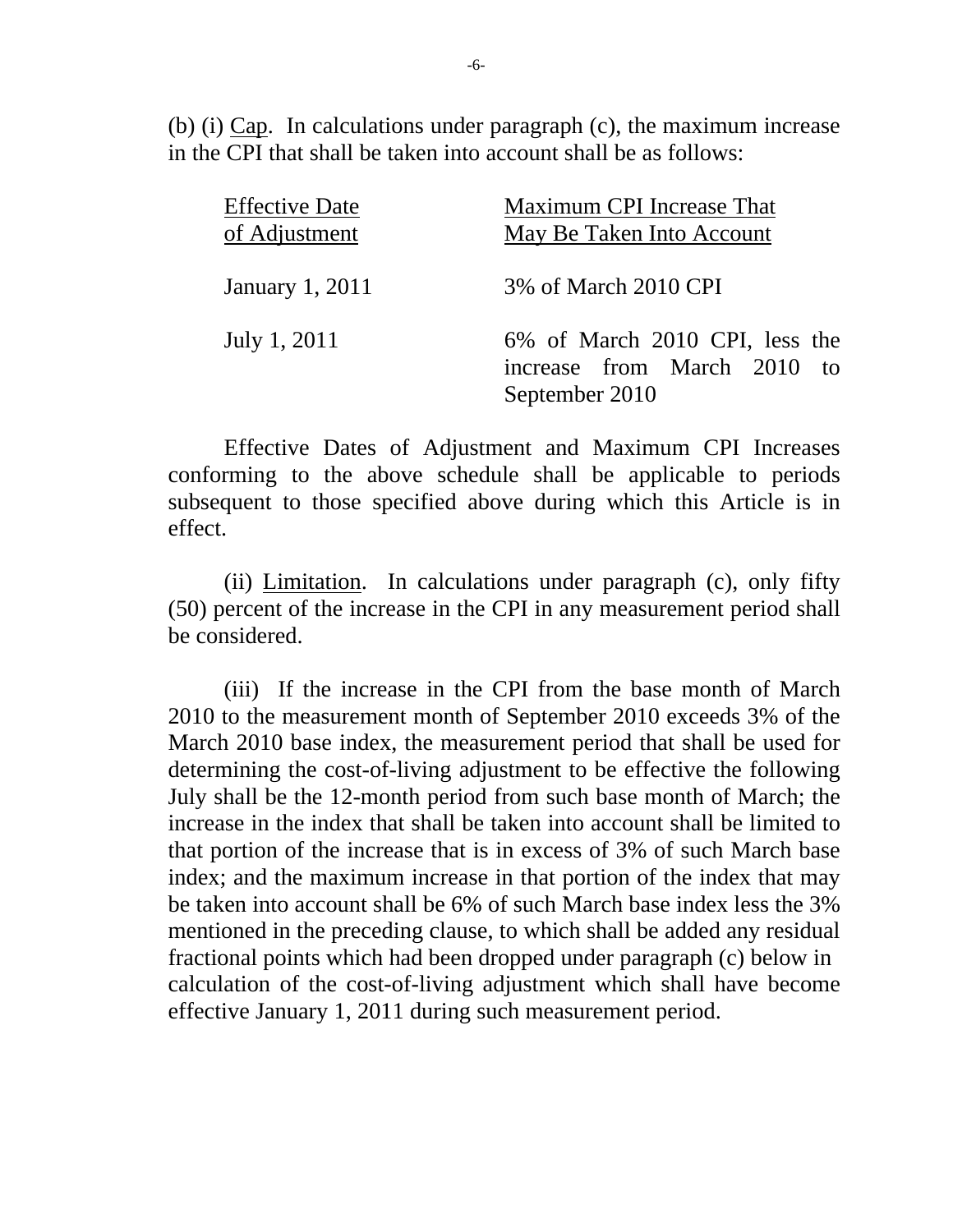(iv) Any increase in the CPI from the base month of March 2010 to the measurement month of March 2011 in excess of 6% of the March 2010 base index shall not be taken into account in the determination of subsequent cost-of-living adjustments.

(v) The procedure specified in subparagraphs (iii) and (iv) shall be applicable to all subsequent periods during which this Article is in effect.

(c) Formula. The number of points change in the CPI during a measurement period, as limited by paragraph (b), shall be converted into cents on the basis of one cent equals 0.3 full points. (By "0.3 full points" it is intended that any remainder of 0.1 point or 0.2 point of change after the conversion shall not be counted.)

The cost-of-living allowance effective July 1, 2011 shall be the whole number of cents produced by dividing by 0.3 the number of points change, as limited by paragraph (b), in the CPI during the applicable measurement period. Any residual fractional points resulting from such division shall be dropped. The result of such division shall be rolled in to basic rates of pay in effect on June 30, 2011 if the CPI shall have been higher at the end than at the beginning of the measurement period, and subtracted therefrom only if the index shall have been lower at the end than at the beginning of the measurement period, but in no event shall basic rates of pay be reduced below the levels in effect on December 31, 2010. If the result of such division requires a subtraction from basic rates of pay in effect on June 30, 2011, the employee cost-sharing contribution amount in effect on that date pursuant to Article IV, Part C, Section 1(a) of this Agreement shall be adjusted effective July 1, 2011 as appropriate to reflect such subtraction. The same procedure shall be followed in applying subsequent adjustments.

(d) Continuance of the cost-of-living allowance and the adjustments thereto provided herein is dependent upon the availability of the official monthly BLS Consumer Price Index (CPI-W) calculated on the same basis as such Index, except that, if the Bureau of Labor Statistics, U.S. Department of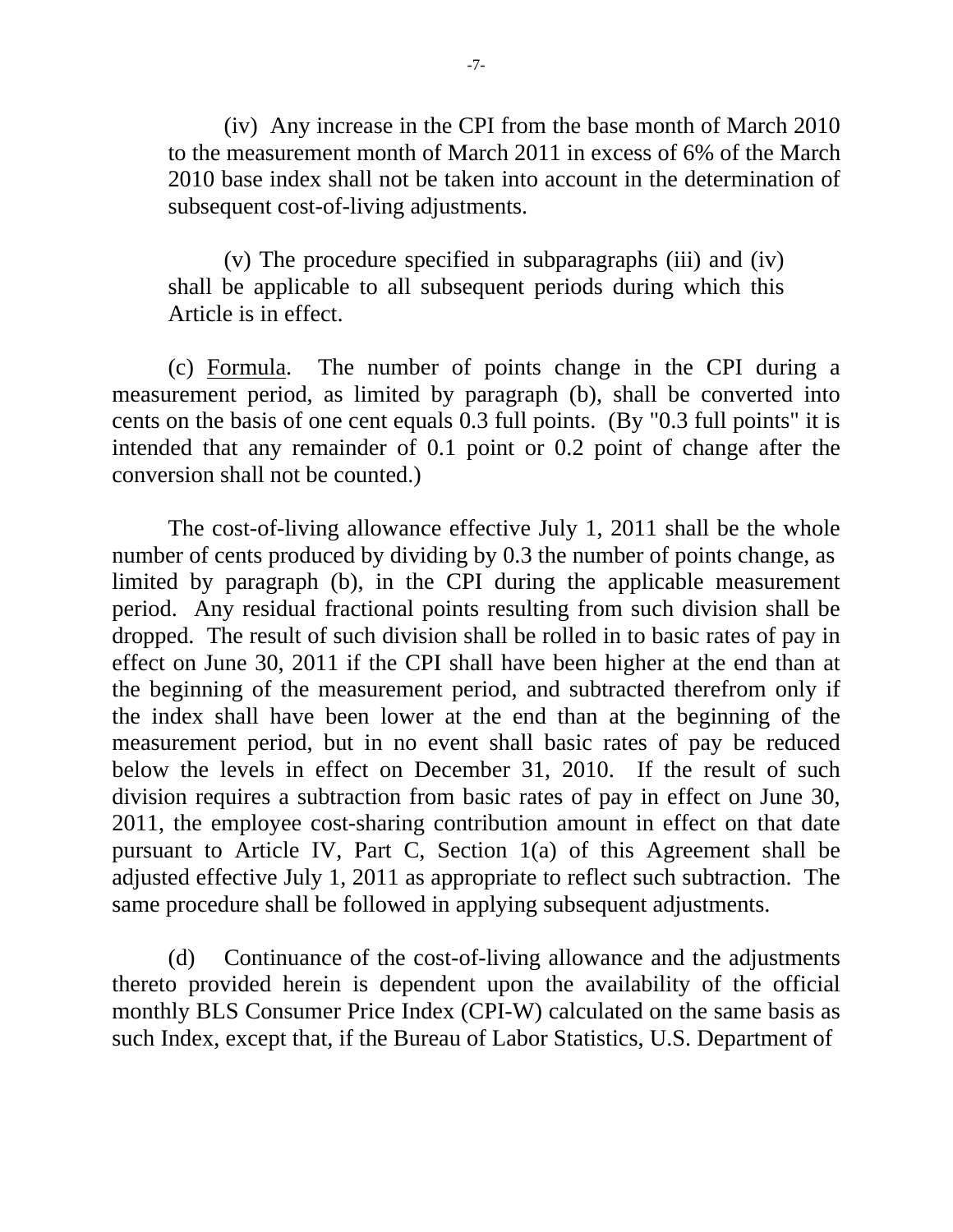Labor should, during the effective period of this Article, revise or change the methods or basic data used in calculating such Index in such a way as to affect the direct comparability of such revised or changed index with the CPI-W during a measurement period, then that Bureau shall be requested to furnish a conversion factor designed to adjust the newly revised index to the basis of the CPI-W during such measurement period.

# **Section 2 - Payment of Cost-of-Living Allowances**

(a) The cost-of-living allowance payable to each employee effective January 1, 2011 pursuant to Section 1 of this Part shall be rolled in to basic rates of pay on that date.

(b) The cost-of-living allowance payable to each employee effective July 1, 2011 pursuant to Section 1 of this Part shall be rolled in to basic rates of pay on that date.

(c) The procedure specified in paragraphs (a) and (b) shall be followed with respect to computation of the cost-of-living allowances payable in subsequent years during which this Article is in effect

# **Section 3 - Application of Cost-of-Living Allowances**

The cost-of-living allowance provided for by Section 1 of this Part B will be payable as provided in Section 2 and will be applied as follows:

(a) Hourly Rates – Add the amount of the cost-of-living allowance to the hourly rate of pay produced by application of Article I.

(b) Daily Rates **–** Determine the equivalent hourly rate by dividing the established daily rate by the number of hours comprehended by the daily rate. The amount of the cost-of-living allowance multiplied by the number of hours comprehended by the daily rate shall be added to the daily rate produced by application of Article I.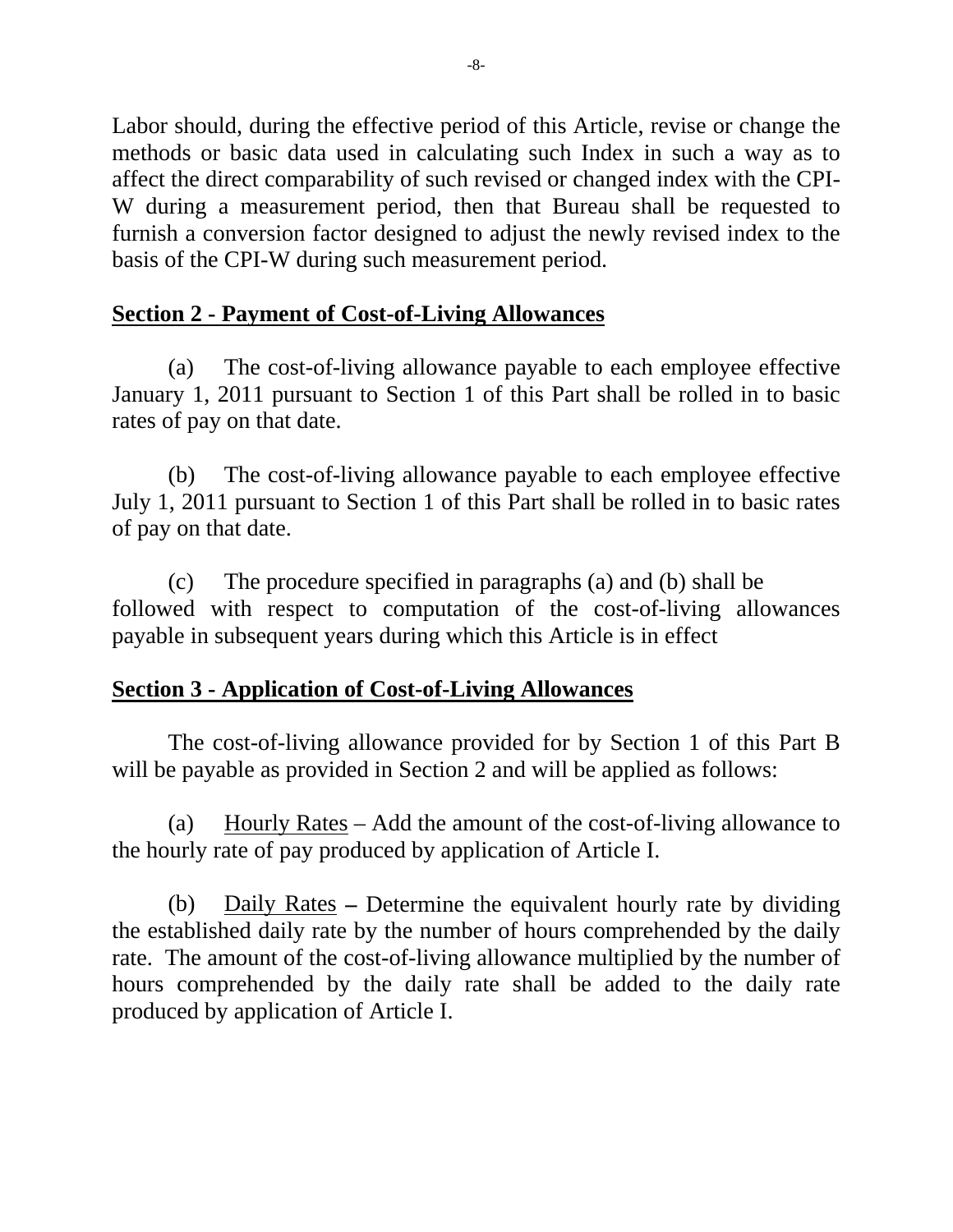(c) Weekly Rates **–** Determine the equivalent hourly rate by dividing the established weekly rate by the number of hours comprehended by the weekly rate. The amount of the cost-of-living allowance multiplied by the number of hours comprehended by the weekly rate shall be added to the weekly rate produced by application of Article I.

(d) Monthly Rates **–** Determine the equivalent hourly rate by dividing the established monthly rate by the number of hours comprehended by the monthly rate. The amount of the cost-of-living allowance multiplied by the number of hours comprehended by the monthly rate shall be added to the monthly rate produced by application of Article I.

(e) Minimum Daily Increases – The increase in rates of pay described in paragraphs (a) through (d), inclusive, shall be not less than eight times the applicable increase per hour for each full time day of eight hours, required to be paid for by the rules agreement. In instances where under the existing rules agreement an employee is worked less than eight hours per day, the increase shall be determined by the number of hours required to be paid for by the rules agreement.

(f) Application of Wage Increases – The increase in wages produced by application of the cost-of-living allowances shall be applied in accordance with the wage or working conditions agreement in effect between each carrier and its employees represented by the Organization signatory hereto. Special allowances not included in said rates and arbitraries representing duplicate time payments will not be increased.

# **Section 4 - Continuation of Part B**

The arrangements set forth in Part B of this Article shall remain in effect according to the terms thereof until revised by the parties pursuant to the Railway Labor Act.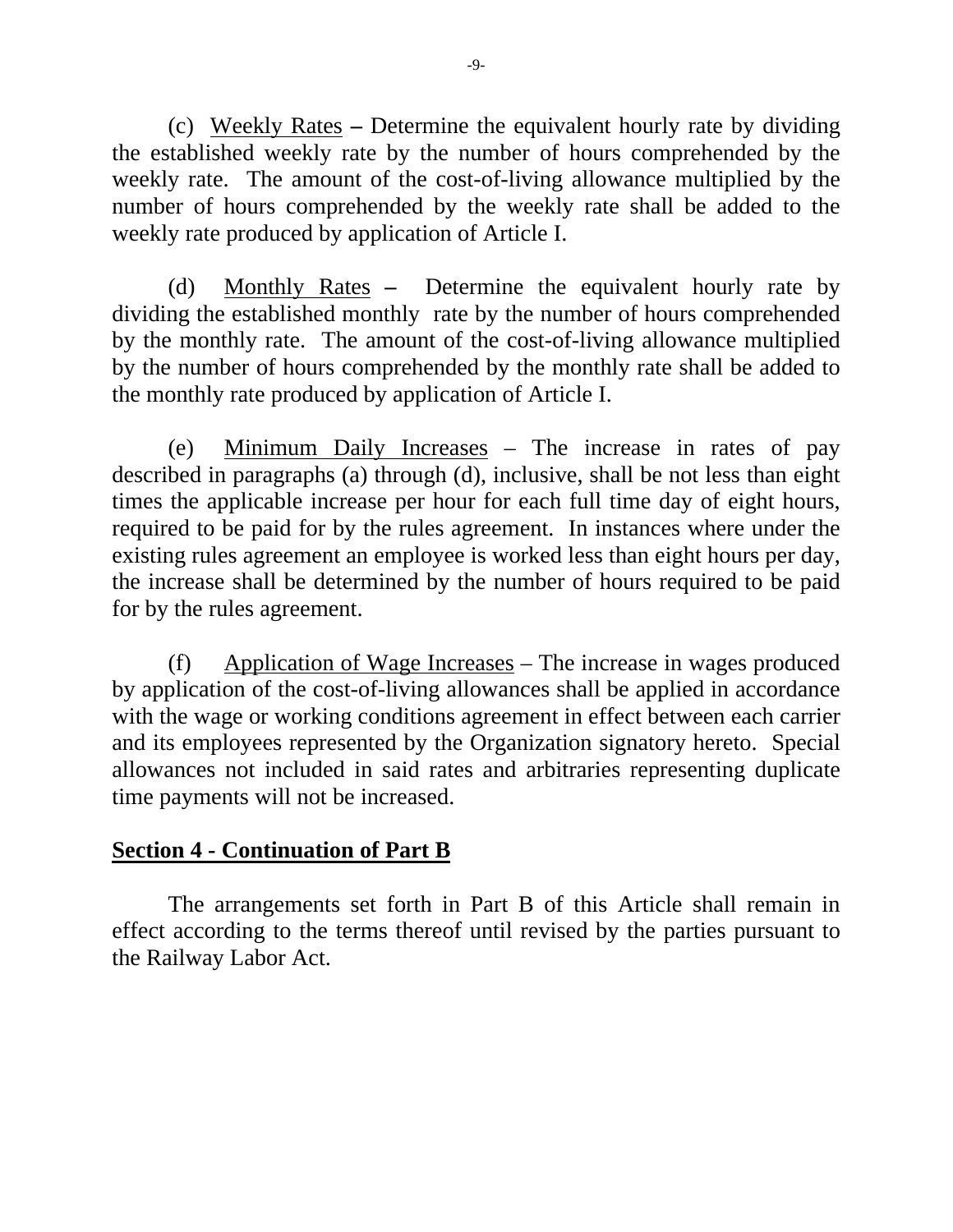# **ARTICLE IV - HEALTH AND WELFARE**

# **Part A - Plan Changes**

## **Section 1 - Continuation of Plans**

The Railroad Employees National Health and Welfare Plan ("the Plan"), the Railroad Employees National Dental Plan ("the Dental Plan") , and the Railroad Employees National Vision Plan ("the Vision Plan"), modified as provided in this Article with respect to employees represented by the organization and their eligible dependents, will be continued subject to the provisions of the Railway Labor Act.

# **Section 2 – Plan Benefit Changes**

 (a) The Plan's Managed Medical Care Program ("MMCP") will be offered to all employees in any geographic area where the MMCP is not currently offered and United Healthcare, Aetna, or Highmark BlueCross Blue Shield has a medical care network ("white space"). For purposes of this subsection, such "network" shall mean a "point-of-service" network in the case of United Healthcare and Aetna, and a preferred provider network in the case of Highmark BlueCross BlueShield. Employees who live in a white space may choose between coverage under MMCP or the Comprehensive Health Care Benefit, subject to subsection (b) below.

 (b) The parties may, by mutual agreement and subject to such evaluation and conditions as they may deem appropriate, designate specific geographic areas within the white space as mandatory MMCP locations. Employees who live in mandatory MMCP locations shall not have a choice between CHCB and MMCP coverage, but shall be enrolled in the MMCP.

 (c) United Healthcare and Aetna, respectively, shall apply "nationwide market reciprocity" to employees and their dependents who are enrolled in MMCP. The term "nationwide market reciprocity" is intended to mean, by way of example, that a person enrolled in MMCP with UHC in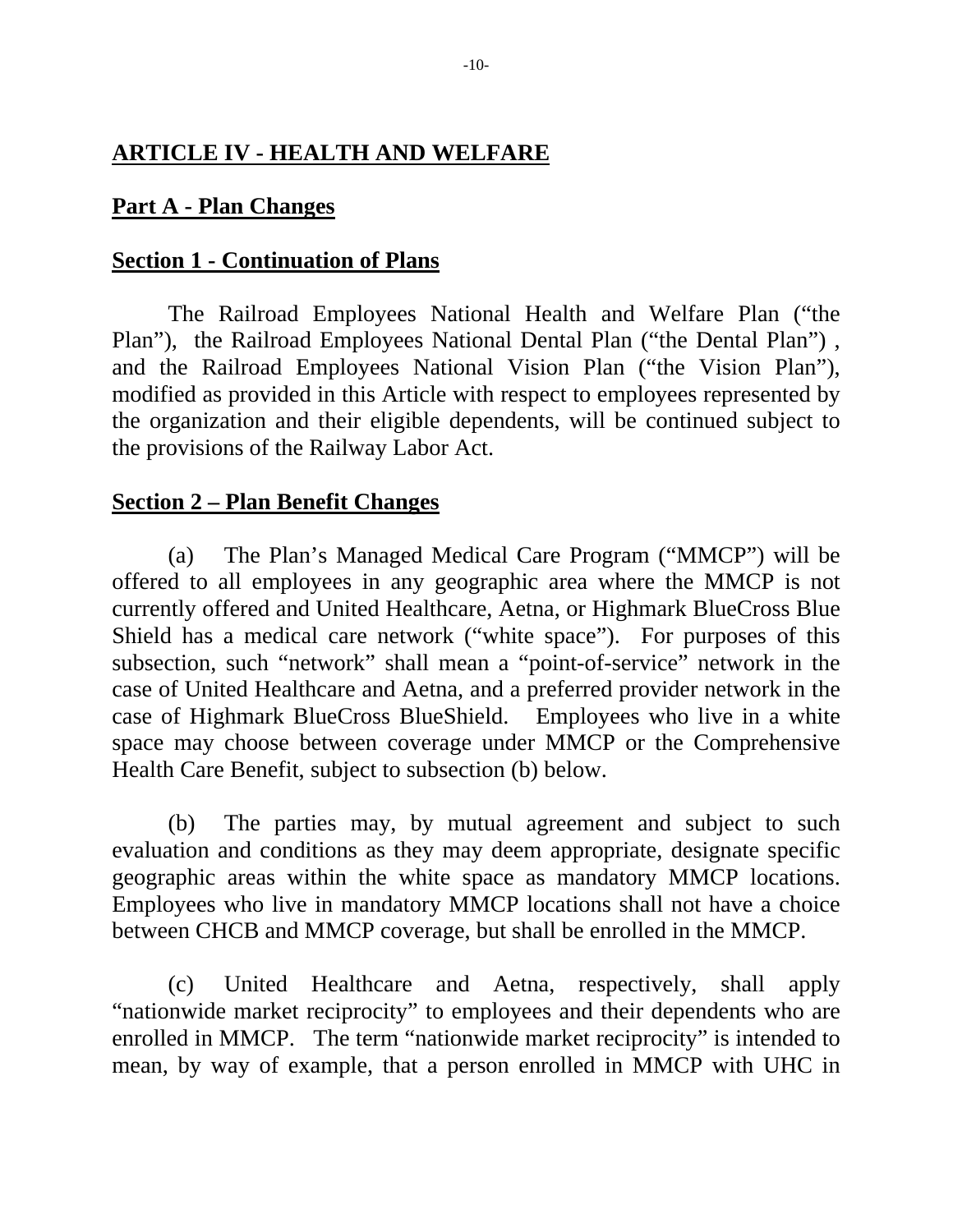market A is permitted to get in-network MMCP benefits from a UHC pointof-service network provider in market B.

 (d) The Basic Health Care Benefit shall be eliminated as an option for employees covered by this Agreement and their dependents.

 (e) In addition to the Plan's existing coverage for cochlear implants, such implants for diagnosis or treatment of hearing loss will be a Covered Health Service under the CHCB and MMCP.

 (f) This Section shall become effective with respect to employees covered by this Agreement as soon as practicable.

# **Section 3 - Design Changes To Contain Costs**

- (a) The Plan's MMCP shall be revised as follows:
	- (1) The Office Visit Co-Payment for In-Network Services shall be increased to \$20.00 for each office visit to a provider in general practice or who specializes in pediatrics, obstetrics gynecology, family practice or internal medicine, and \$35.00 for each office visit to any other provider;
	- (2) The Urgent Care Center Co-Payment for In-Network Services shall be increased to \$25.00 for each visit;
	- (3) The Emergency Room Co-Payment for In-Network Services shall be increased to at least \$50.00 for each visit, but if the care received meets the applicable Plan definition of an Emergency, the Plan will reimburse the employee for the full amount paid for such care, except for \$25.00 if the visit does not result in hospital admission. For purposes of this Paragraph, the phrase "at least" shall be interpreted and applied consistent with practice under the Plan preceding the date of this Agreement.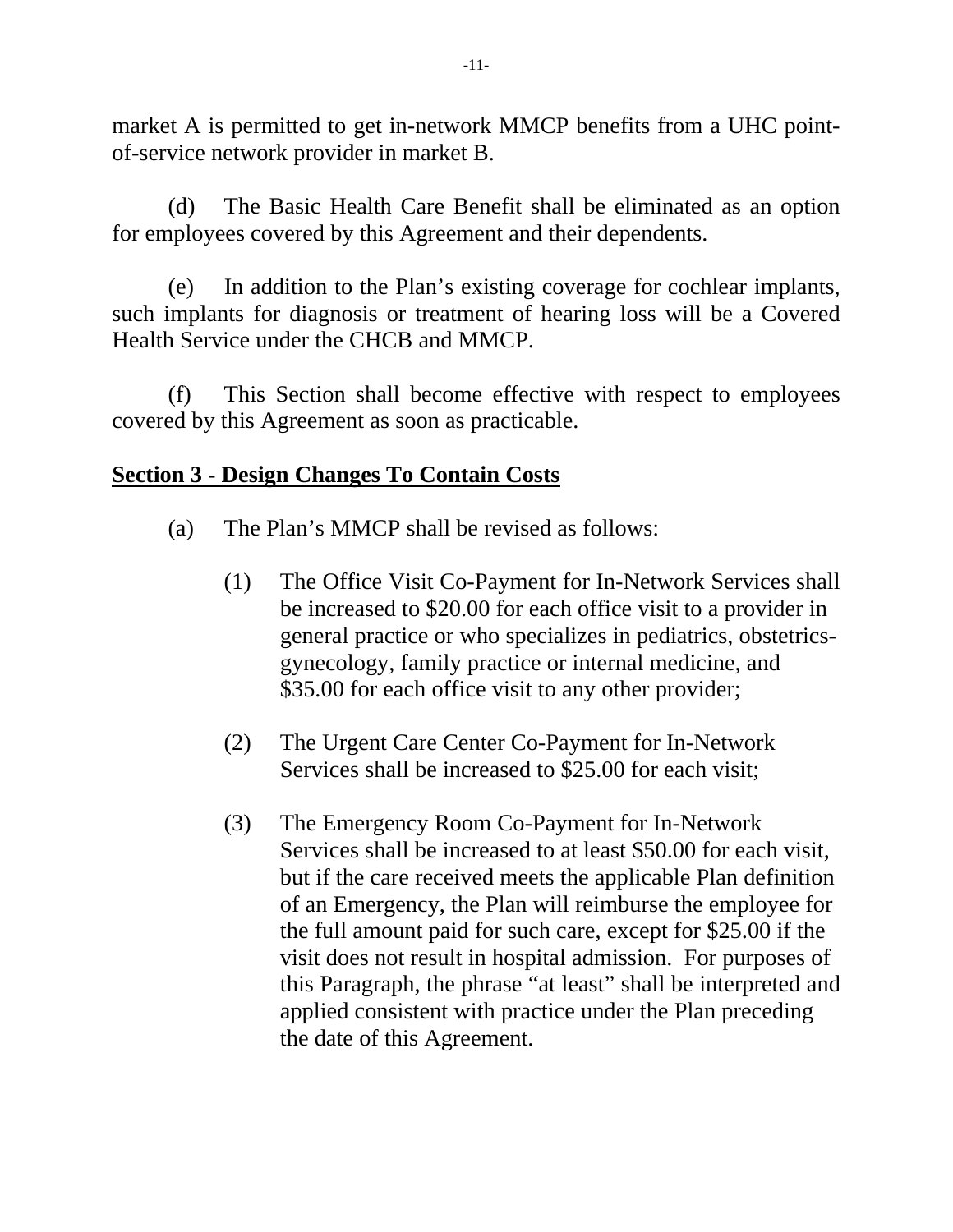- (4) The Annual Deductible for Out-of-Network Services shall be increased to \$300.00 per individual and \$900.00 per family;
- (5) The Annual Out-of-Pocket Maximum for Out-of-Network Services shall be increased to \$2,000 per individual and \$4,000 per family.

(b) The Plan's Comprehensive Health Care Benefit shall be revised as follows:

- (1) The Annual Deductible shall be increased to \$200.00 per individual and \$400.00 per family;
- (2) The Annual Out-of-Pocket Maximum shall be increased to \$2,000 per individual and \$4,000 per family.

(c) The Plan's Prescription Drug Card Program co-payments to In-Network Pharmacies per prescription are revised as follows:

- (1) Generic Drug increase to \$10.00;
- (2) Brand Name (Non-Generic) Drug On Program Administrator's Formulary – increase to \$20.00;
- (3) Brand Name (Non-Generic) Drug Not On Program Administrator's Formulary – increase to \$30.00;
- (4) Brand Name (Non-Generic) Drug on Program Administrator's Formulary that is not ordered by the patient's physician by writing "Dispense as Written" on the prescription and there is an equivalent Generic Drug increase to \$20.00 plus the difference between the Generic Drug and the Brand Name (Non-Generic) Drug;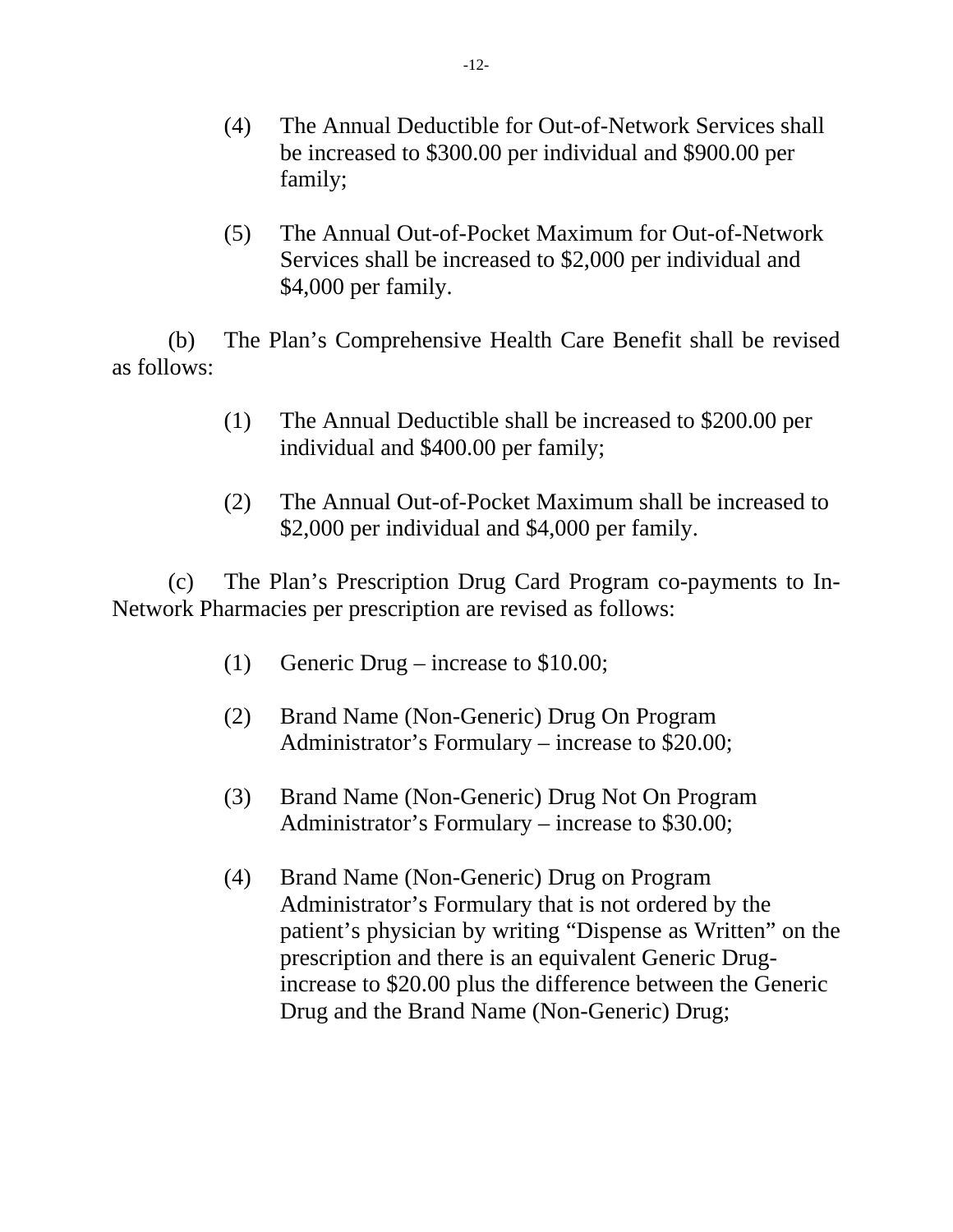5) Brand Name (Non-Generic) Drug Not On Program Administrator's Formulary that is not ordered by the patient's physician by writing "Dispense as Written" on the prescription and there is an equivalent Generic Drug increase to \$30.00 plus the difference between the Generic Drug and the Brand Name (Non-Generic) Drug.

(d) The Plan's Mail Order Prescription Drug Program co-payments per prescription are revised as follows:

- (1) Generic Drug increase to \$20.00;
- (2) Brand Name (Non-Generic) Drug On Program Administrator's Formulary – increase to \$30.00;
- (3) Brand Name (Non-Generic) Drug Not on Program Administrator's Formulary – increase to \$60.00.

 (e) For purposes of the Plan, the term "children" as used in connection with determining "Eligible Dependents" under the Plan, shall be defined as follows:

"Children include:

- o natural children,
- o stepchildren,
- o adopted children (including children placed with you for adoption), and
- o your grandchildren, provided they have their legal residence with you and are dependent for care and support mainly upon you and wholly, in the aggregate, upon themselves, you, your spouse, scholarships and the like, and governmental disability benefits and the like."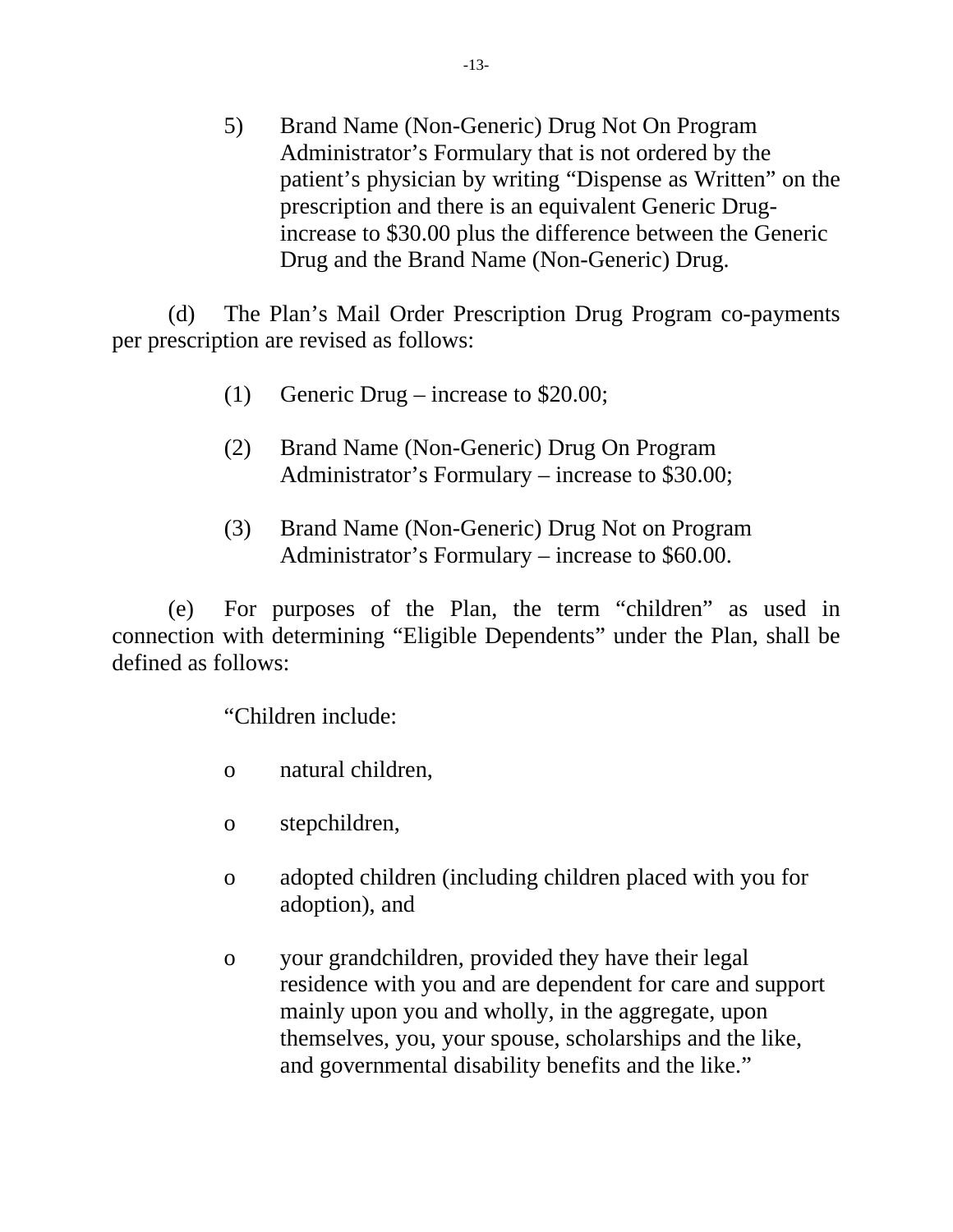(f) The definition of the term "children", as used in connection with determinations of "Eligible Dependents" under the terms of the Dental Plan and the Vision Plan, respectively, shall be revised as provided in subsection (e) above.

 (g) Blue Cross Blue Shield programs that are currently available under the Plan will be made available for selection by employees covered by this Agreement who choose coverage under the MMCP in all areas where the MMCP is made available under the Plan and throughout the United States for selection by such employees who choose coverage under the CHCB.

 (h) The design changes contained in this Section shall become effective on the date of this Agreement or as soon thereafter as practicable.

# **Part B - Employee Sharing of Cost of H&W Plans Through 2010**

# **Section 1 – Monthly Employee Cost-Sharing Contributions**

(a) Effective January 1, 2007, each employee covered by this Agreement shall contribute to the Plan, for each month that his employer is required to make a contribution to the Plan on his behalf for foreign-tooccupation health benefits coverage for himself and/or his dependents, a monthly cost-sharing contribution in an amount equal to 15% of the Carriers' Monthly Payment Rate for 2007.

 (b) The employee monthly cost-sharing contribution amount shall be adjusted, effective January 1, 2008, so as to equal 15% of the Carriers' Monthly Payment Rate for 2008 and, effective January 1, 2009, so as to equal 15% of the Carriers' Monthly Payment Rate for 2009.

(c) Effective January 1, 2010, the employee monthly cost-sharing contribution amount shall be adjusted to be the lesser of:

- (1) 15% of the Carrier's Monthly Payment Rate for 2010, or
- (2) \$200.00 or the January 1, 2009 employee monthly cost sharing contribution amount, whichever is greater.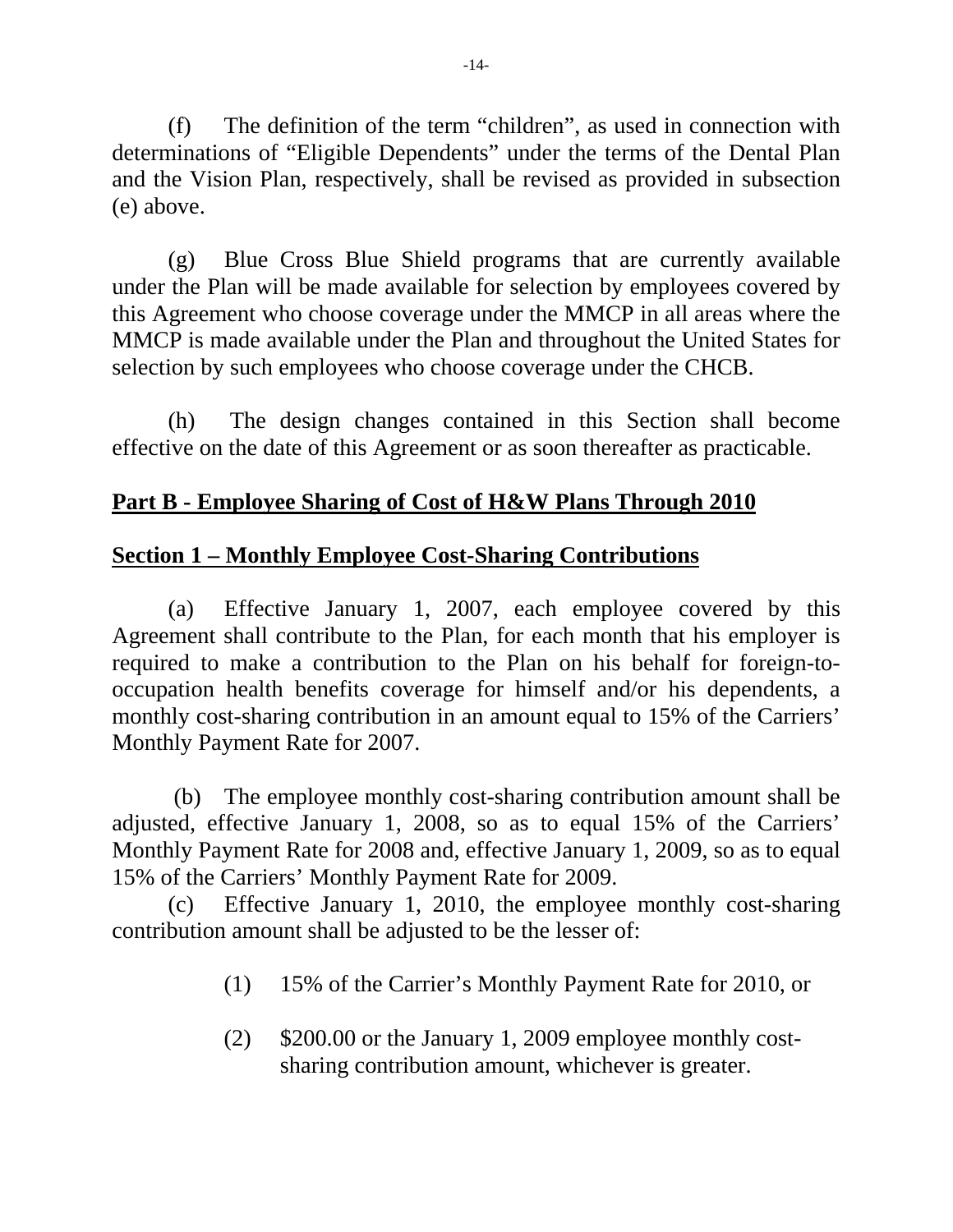(d) For purposes of subsections (a) through (c) above, the "Carriers' Monthly Payment Rate" for any year shall mean the sum of what the carriers' monthly payments to —

- (1) the Plan for foreign-to-occupation employee and dependent health benefits, employee life insurance benefits and employee accidental death and dismemberment insurance benefits,
- (2) the Dental Plan for employee and dependent dental benefits, and
- (3) the Vision Plan for employee and dependent vision benefits,

would have been during that year, per non-hospital association road employee, in the absence of any employee contributions to such Plans.

 (e) The Carriers' Monthly Payment Rate for the calendar years 2007 and 2008, respectively, has been determined to be \$1,108.34. The Employee Monthly Cost-Sharing Contribution Amount for the calendar years 2007 and 2008, respectively, has been determined to be \$166.25.

# **Section 2 - Pre-Tax Contributions**

Employee cost-sharing contributions made pursuant to this Part shall be made on a pre-tax basis pursuant to the existing Section 125 cafeteria plan to the extent applicable.

# **Section 3 - Retroactive Contributions**

Retroactive employee cost-sharing contributions payable for the period on and after January 1, 2006 shall be offset against any retroactive wage payments provided to the affected employee under Article I, Sections 1, 2 and 3 of this Agreement, provided, however, there shall be no such offset for any month for which the affected employee was not obligated to make a costsharing contribution.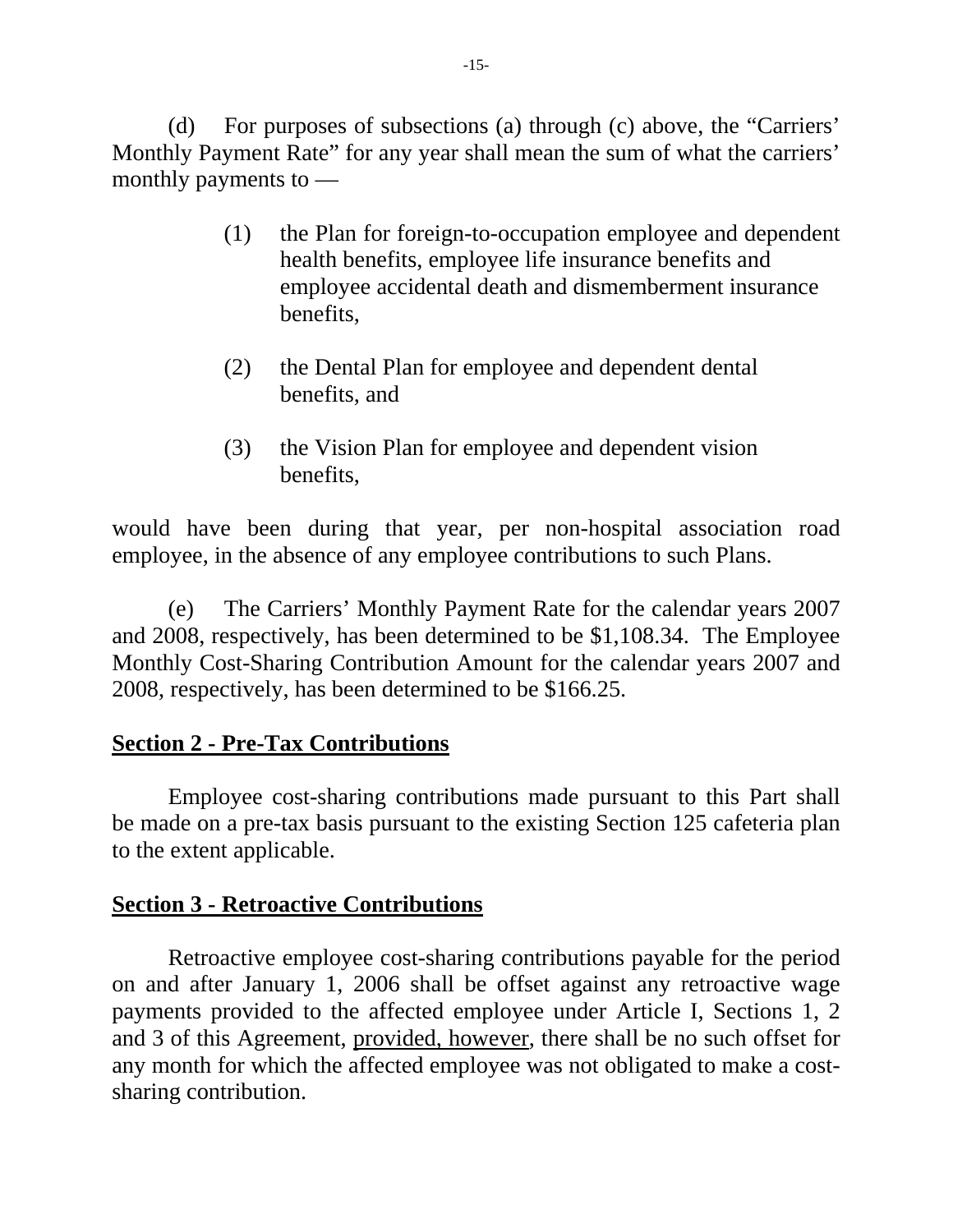## **Section 4 – Prospective Contributions**

For months subsequent to the retroactive period covered by Section 3, employee cost-sharing contributions will be made for the employee by the employee's employer. The employer shall deduct the amount of such employee contributions from the employee's wages and retain the amounts so deducted as reimbursement for the employee contributions that the employer had made for the employee.

# **Part C - Employee Cost Sharing of Plan Cost Increases Beginning January 1, 2011**

## **Section 1 - Employee Cost-Sharing Contributions**

 (a) Effective January 1, 2011, the per month employee cost-sharing contribution amount in effect pursuant to Article IV, Part B, Section 1(c) above shall be increased by the lesser of (x) one-half of the increase, if any, in the carriers' 2011 monthly payment rate over such payment rate for 2010, and (y) one-half of the cost-of-living allowance effective January 1, 2011 pursuant to Article III, Part B, Section 1(a), multiplied by one-twelfth of the average straight-time equivalent hours ("ASTE Hours") for calendar year 2009.

 (b) Effective July 1, 2011, the per month employee cost-sharing contribution amount in effect on June 30, 2011 shall be increased by the lesser of  $(x)$  the amount (if any) by which the number described in part  $(x)$  of subsection (a) of this Section exceeds the product described in part (y) of such subsection (a), and (y) one-half of the cost-of-living allowance effective July 1, 2011 pursuant to Article III, Part B, Section 1(a), multiplied by onetwelfth of the ASTE Hours for calendar year 2009.

 (c) Effective January 1, 2012, the per month employee cost-sharing contribution amount in effect on December 31, 2011 shall be increased by the lesser of (x) the sum of (i) one-half of the increase, if any, in the carriers' 2012 monthly payment rate over such payment rate for 2011, plus (ii) the amount (if any) by which the number described in part (x) of subsection (b)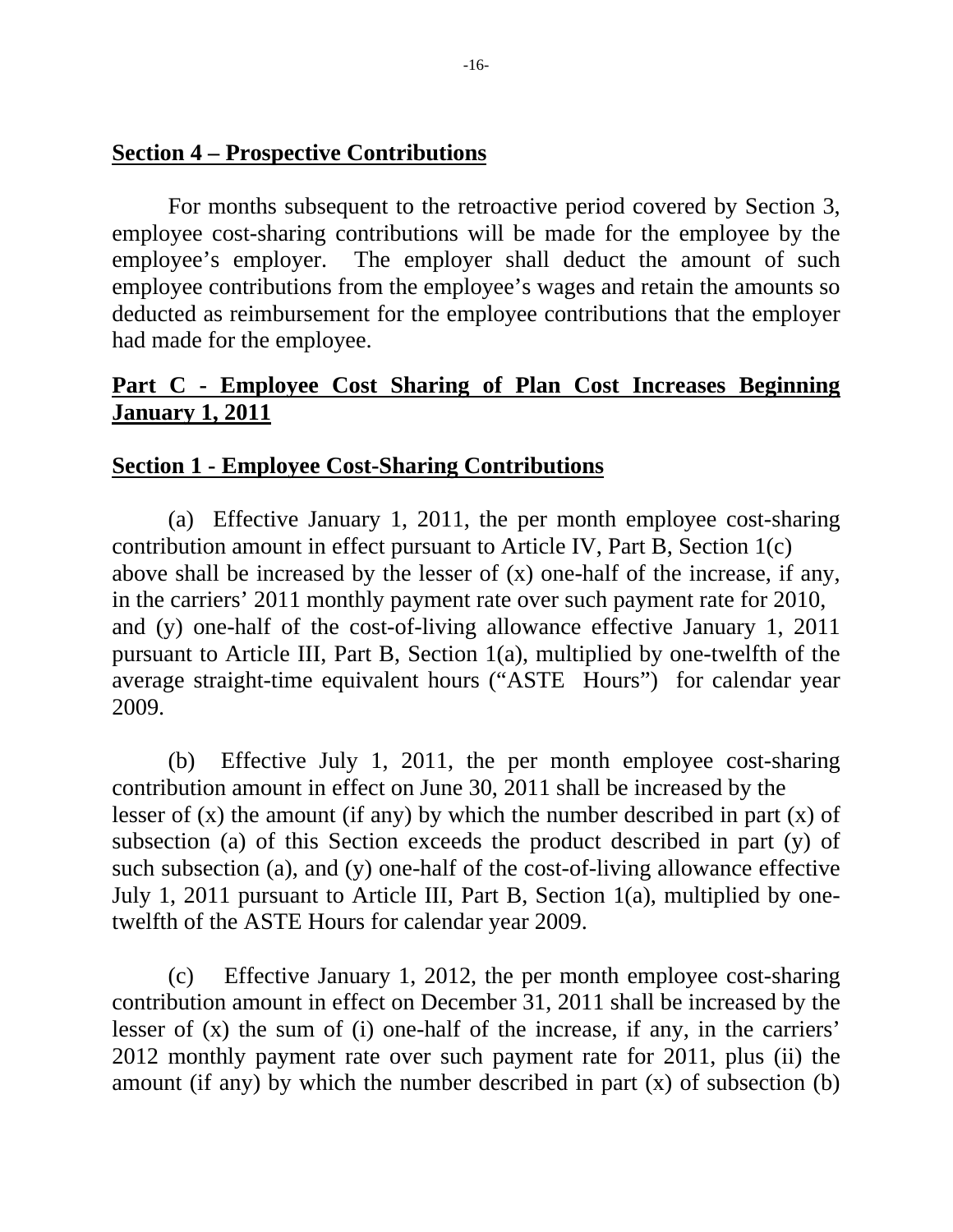of this Section exceeds the product described in part (y) of such subsection (b), and (y) one-half of the cost-of-living allowance effective January 1, 2012 pursuant to Article III, Part B, Section 1(a), multiplied by one-twelfth of the ASTE Hours for calendar year 2010.

 (d) The pattern specified in subsections (a) through (c) above shall be followed with respect to computation of adjustments to the amount of the employee cost sharing contribution in subsequent periods during which this Part is in effect.

 (e) For purposes of subsections (a) through (c) above and subsection (g) below, the carriers' payment rate for any year shall mean twelve times the sum of what the carriers' payments to the Plan would have been, in the absence of any employee contributions to the Plan, for foreign-to-occupation health benefits under the Plan per month (in such year) per employee. The carriers' monthly payment rate for any year shall mean the carriers' payment rate for that year divided by 12. An "employee" for these purposes shall include any employee who has elected to opt-out of foreign-to-occupation health benefits under the Plan and under any Hospital Association plan in which he participates (except for employees who opt-out pursuant to item no. 2 of Side Letter No. 6 to the September 1, 2005 IAM National Agreement ).

 Carrier payments to the Plan for these purposes shall be deemed to include amounts paid to employees who elected to opt-out of foreign-tooccupation health benefits under the Plan and under any Hospital Association plan in which they participate, but shall not be deemed to include the amounts per such employee per month (in such year) taken from the Special Account, or from any other special account, fund or trust maintained in connection with the Plan, to pay or provide for current Plan benefits, or any amounts paid by remaining carriers to make up the unpaid contributions of terminating carriers pursuant to Article III, Part A, Section 1 of the July 1, 1992 National IAM Agreement applicable to employees represented by the organization signatory hereto and the carriers represented by the National Carriers' Conference Committee.

 (f) For the purpose of this Section, the ASTE Hours to be used shall be based on all such hours for individuals in machinist crafts and classes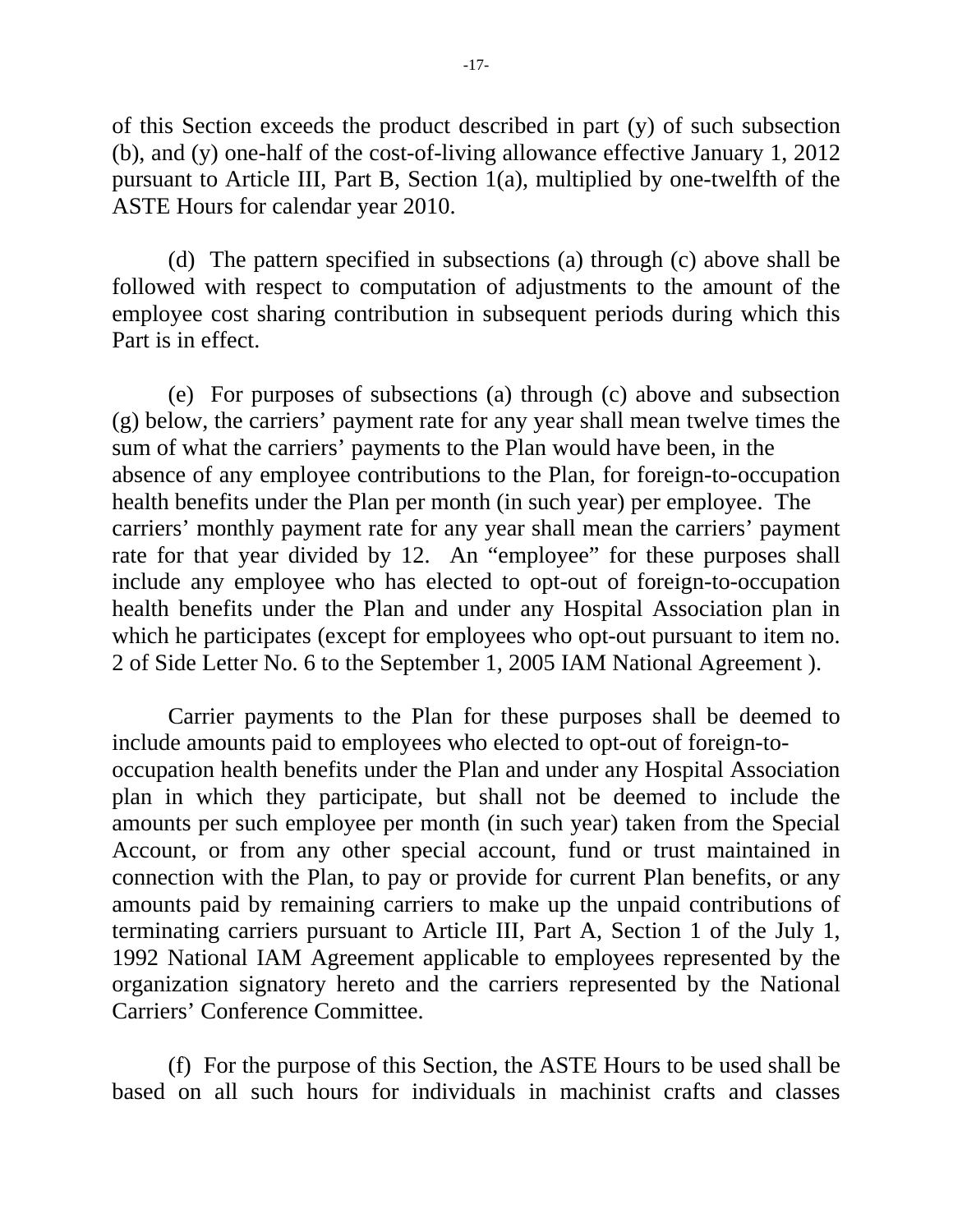represented by the International Association of Machinists and Aerospace Workers, and who are employed by Class One carriers that are participating in national bargaining in the round of negotiations that commenced January 1, 2010.

 (g) If the per month employee cost-sharing contribution amount ("costsharing amount") is increased for the period January 2011 through June 2011 or any subsequent periods and if a lower payment rate is established for the calendar year that immediately follows, then the cost-sharing amount shall be adjusted as appropriate to reflect such decreased benefit costs. Such adjustment shall be made effective January 1 of the calendar year for which such payment rate decrease is applicable and in no event shall take into account any portion of a payment rate below the payment rate level established for calendar year 2010. The cost-sharing amount shall also be subject to adjustment as provided in Article III, Part B, Section 1(c) of this Agreement.

# **Section 2 - Pre-Tax Contributions**

 Employee cost-sharing contributions made pursuant to this Part shall be on a pre-tax basis, and in that connection a Section 125 cafeteria plan will be established pursuant to this Agreement.

## **Section 3 - Employer Election**

 At the employer's election, employee cost-sharing contributions may be made for the employee by the employee's employer. If that election is exercised, the employer shall then deduct the amount of such employee contributions from the employee's wages and retain the amounts so deducted as reimbursement for the employee contributions that the employer had made for the employee.

# **ARTICLE V - SUPPLEMENTAL SICKNESS**

 The March 29, 1979 Supplemental Sickness Benefit Agreement, as amended by Article V of the September 1, 2005 National IAM Agreement (Sickness Agreement), shall be further amended as provided in this Article.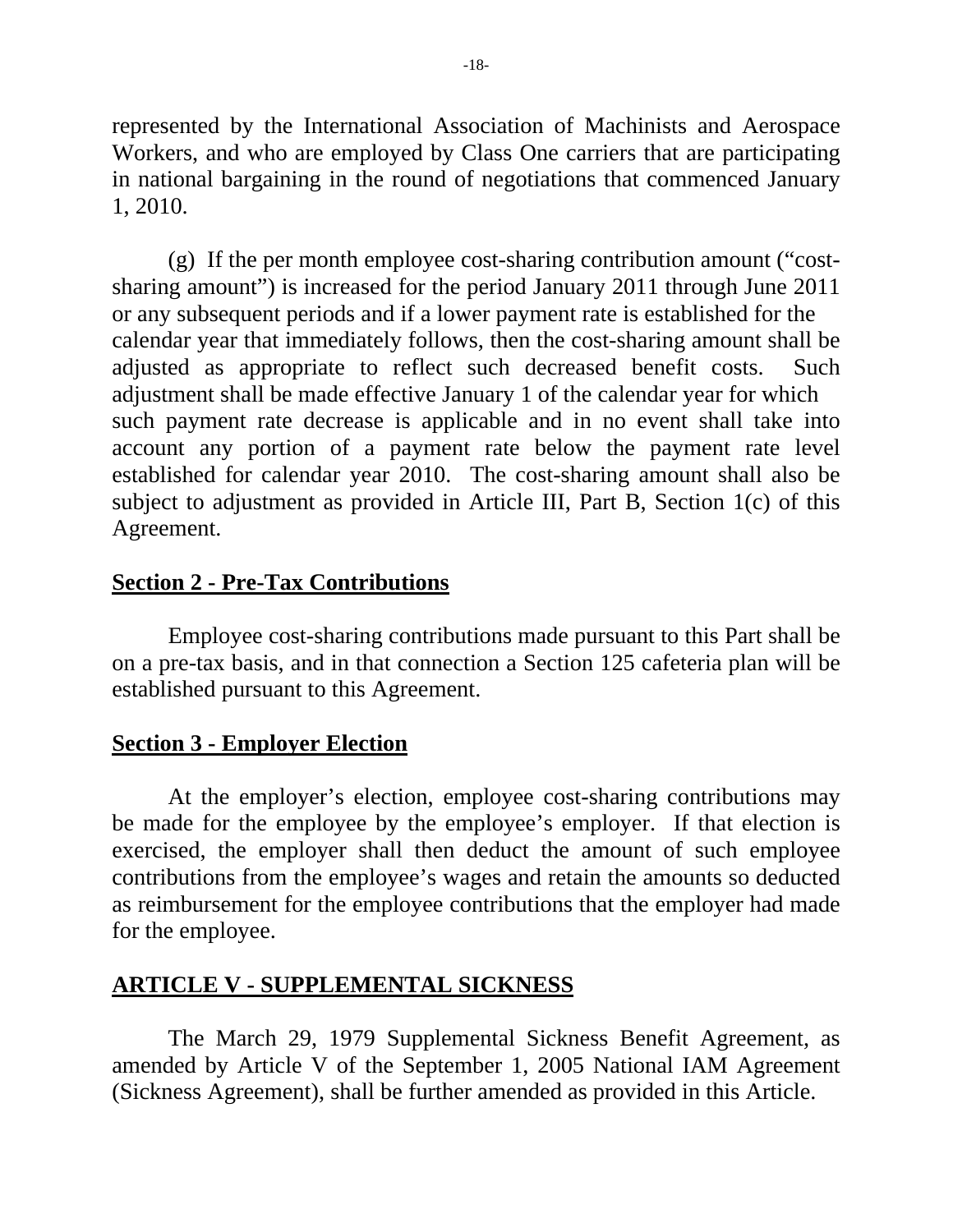## **Section 1 - Adjustment of Plan Benefits**

 (a) The benefits provided under the Plan established pursuant to the Sickness Agreement ("SSB Plan") shall be adjusted as provided in paragraph (b) so as to restore the same ratio of benefits to rates of pay as existed on December 31, 2004 under the terms of that Agreement.

(b) Section 4 of the Sickness Agreement shall be revised as follows:

|                                                           | Per Hour                                     |             | Per Month                                    |
|-----------------------------------------------------------|----------------------------------------------|-------------|----------------------------------------------|
| <b>Class I Employees Earning</b><br>(as of $12/31/04$ )   | \$20.99 or more                              |             | \$3,652 or more                              |
| <b>Class II Employees Earning</b><br>(as of $12/31/04$ )  | $$17.33$ or more<br>but less than<br>\$20.99 |             | $$3,015$ or more<br>but less than<br>\$3,652 |
| <b>Class III Employees Earning</b><br>(as of $12/31/04$ ) | Less than $$17.33$                           |             | Less than $$3,015$                           |
|                                                           |                                              |             | Basic and Maximum Benefit Amount Per Month   |
| Classification                                            | <b>Basic</b>                                 | <b>RUIA</b> | Maximum                                      |
| Class I                                                   | \$1,189.00                                   | \$1,218.00  | \$2,407                                      |
| Class II                                                  | 932.00<br>\$                                 | \$1,218.00  | \$2,150                                      |
|                                                           |                                              |             |                                              |

Class III \$ 712.00 \$1,218.00 \$1,930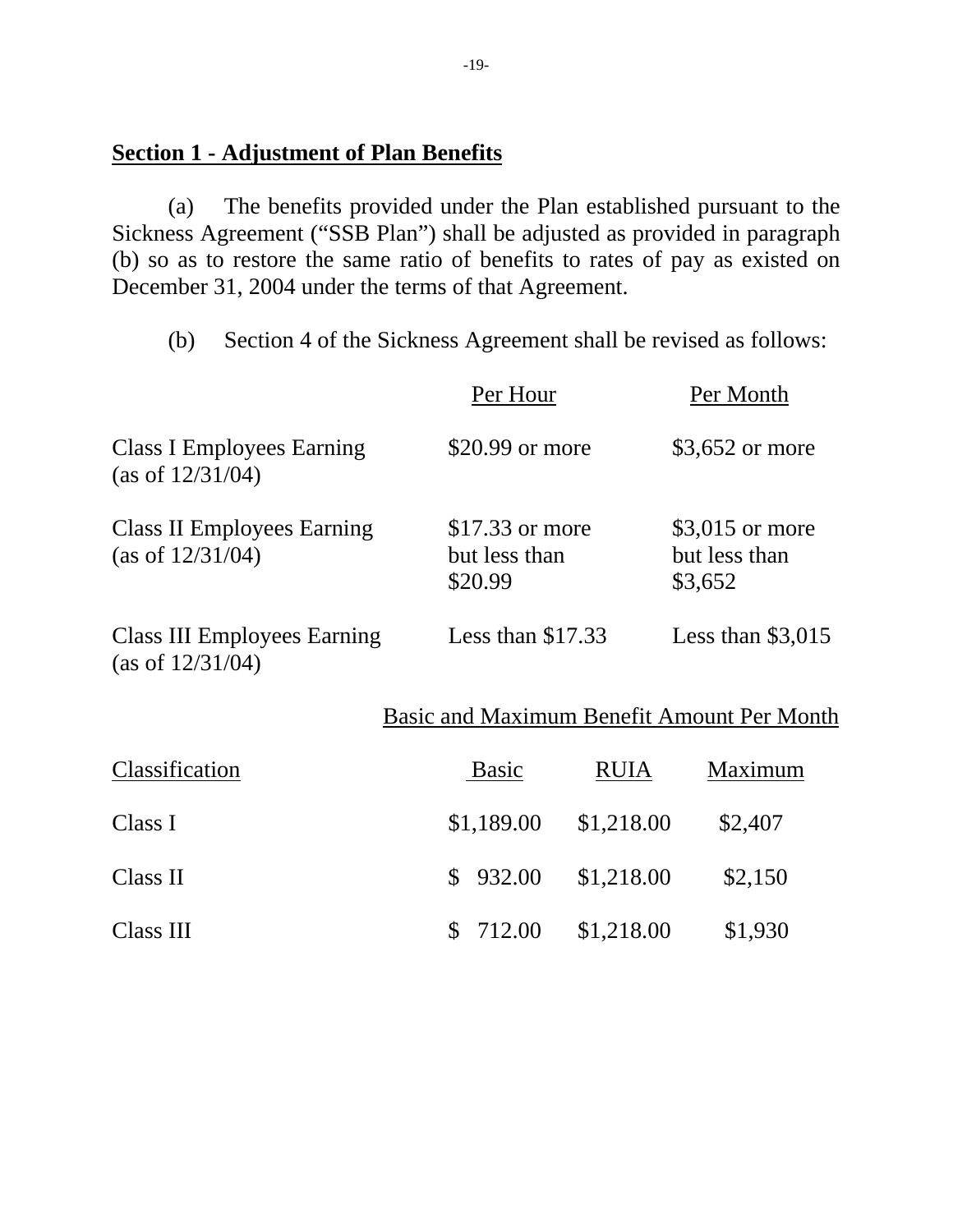# Combined Benefit Limit

| Classification | <b>Maximum Monthly Amount</b> |
|----------------|-------------------------------|
| Class I        | \$2,582                       |
| Class II       | \$2,304                       |
| Class III      | \$2,068                       |

# **Section 2 - Further Adjustment of Plan Benefits**

 Effective December 31, 2009, the benefits provided under the Plan shall be adjusted so as to restore the same ratio of benefits to rates of pay as existed on the effective date of this Article.

## **Part B – Notice of Disability**

 Existing agreements and practices regarding the time within which notices of disability must be filed under the SSB Plan, and the consequences of failure to file within that time period, shall be modified as set forth below.

#### **Section 1 – Notification**

 A SSB Plan participant shall give the vendor administering claims under the Plan notice of disability, solely with respect to disabilities beginning on or after the date of this Agreement, within sixty (60) days after the start of the disability, unless failure to do so is due to a serious physical or mental injury or illness suffered by the participant, in which case the notice of disability must be given to the vendor as soon as amelioration of such serious physical or mental illness or injury reasonably permits. All claims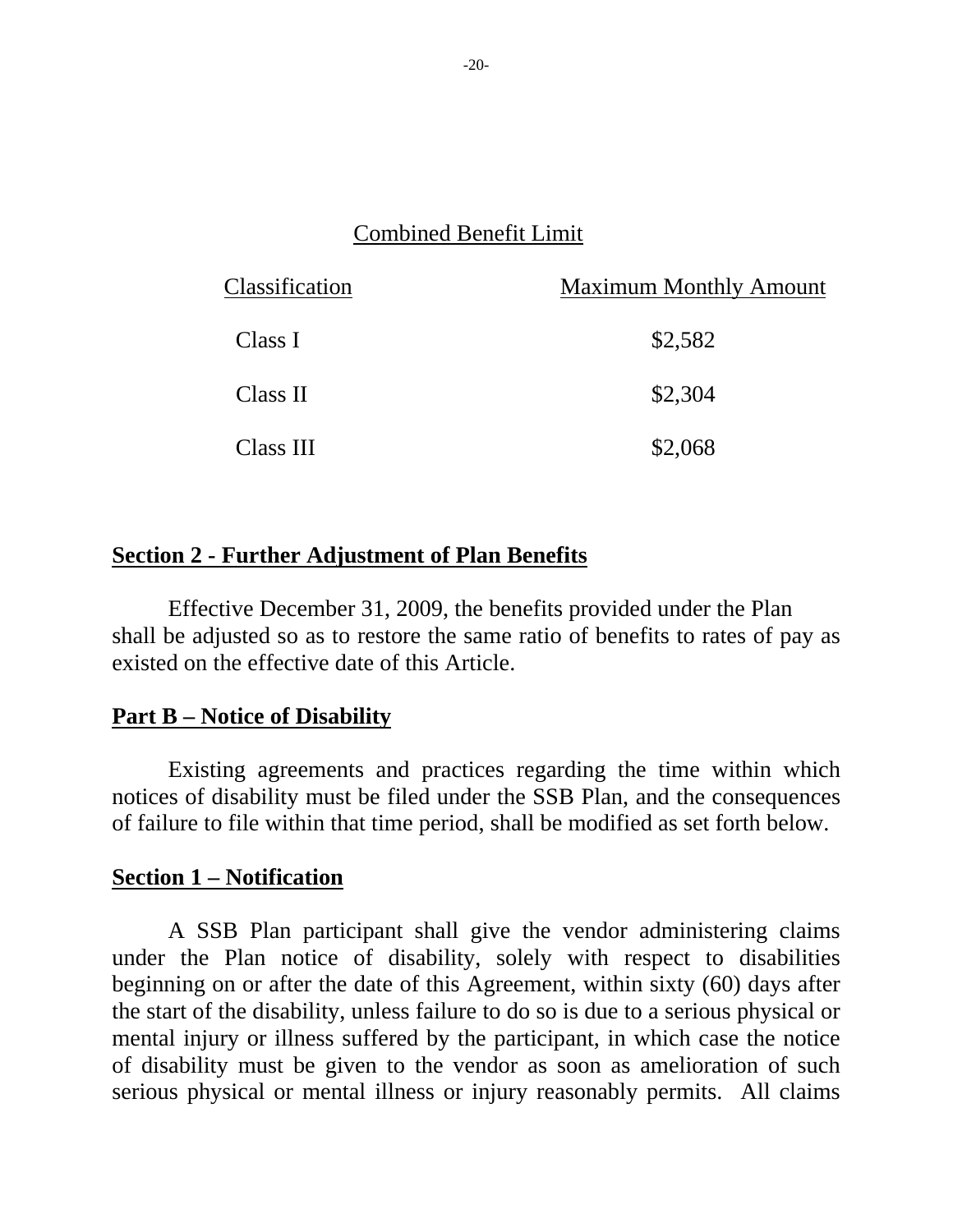with regard to which a notice of disability is not given in compliance with this time limitation shall be denied whether or not the SSB Plan has been prejudiced by such noncompliance or the claim is otherwise valid and payable.

# **Section 2 – Appeals**

 All final (second-level) appeals from claim denials under the SSB Plan that are pending on the date of this Agreement or are thereafter filed, where disposition of the claim required medical judgment that involved the participant's eligibility for SSB Plan benefits, his or her physical condition, the cause of his or her disability, or the date his or her disability started, will be considered and determined by a Disputes Committee consisting of one or more individuals selected by MCMC, LLC, an independent review entity, or such successor as may be mutually selected by the parties. In the event of a disagreement between the parties regarding selection of a successor, such dispute shall be resolved in the same manner as provided for in the existing arrangements governing disposition of deadlocks on matters brought before the Joint Plan Committee of the National H&W Plan.

# **ARTICLE VI - GENERAL PROVISIONS**

# **Section 1 - Court Approval**

This Agreement is subject to approval of the courts with respect to participating carriers in the hands of receivers or trustees.

# **Section 2 - Effect of this Agreement**

(a) The purpose of this Agreement is to settle the disputes growing out of the notices served upon the organization by the carriers listed in Exhibit A on or subsequent to November 1, 2004 (including any notices outstanding as of that date), and the notices served by the organization signatory hereto upon such carriers on or subsequent to November 1, 2004 (including any notices outstanding as of that date).

(b) This Agreement shall be construed as a separate agreement by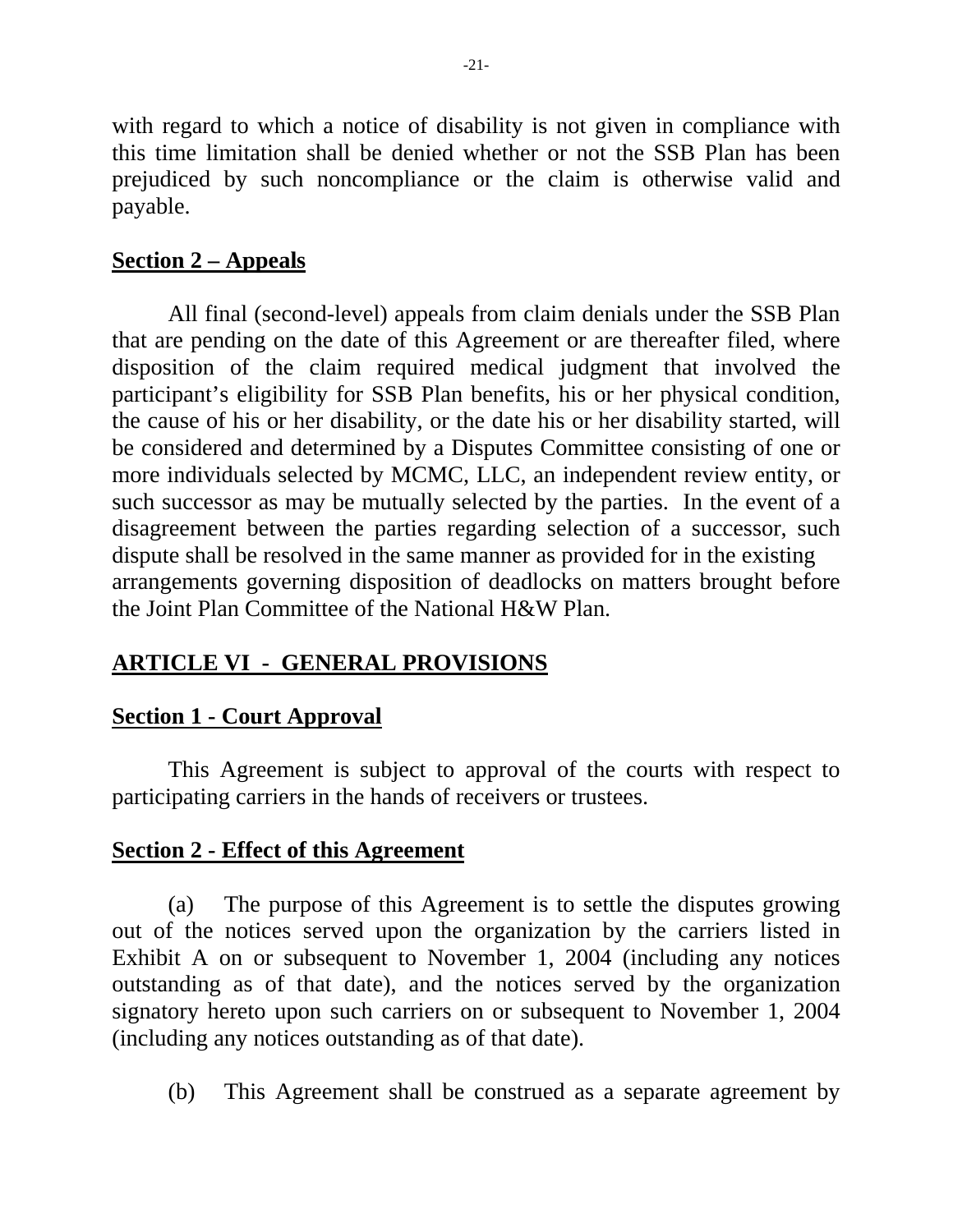and on behalf of each of said carriers and their employees represented by the organization signatory hereto, and shall remain in effect through December 31, 2009 and thereafter until changed or modified in accordance with the provisions of the Railway Labor Act, as amended.

 (c) No party to this Agreement shall serve or progress, prior to November 1, 2009 (not to become effective before January 1, 2010), any notice or proposal.

(d) This Article will not bar management and the organization on individual railroads from agreeing upon any subject of mutual interest.

SIGNED AT WASHINGTON, D.C., THIS 1<sup>st</sup> DAY OF OCTOBER, **2008**.

**FOR THE PARTICIPATING FOR THE EMPLOYEES CARRIERS LISTED IN REPRESENTED BY THE EXHIBIT A REPRESENTED INTERNATIONAL ASSO-BY THE NATIONAL CAR- CIATION OF MACHINISTS COMMITTEE:** 

**RIERS' CONFERENCE AND AEROSPACE WORKERS:**

*(SIGNED)*\_\_\_\_\_\_\_\_\_\_\_\_\_\_\_\_\_ *(SIGNED)*\_\_\_\_\_\_\_\_\_\_\_\_\_\_\_ ROBERT F. ALLEN JOE R. DUNCAN

*(SIGNED) (SIGNED)*<br>E. BOUCHARD **ROBERT R** 

ROBERT ROACH, JR.

*(SIGNED)*\_\_\_\_\_\_\_\_\_\_\_\_\_\_\_\_\_\_ S. E. CRABLE

*(SIGNED)*\_\_\_\_\_\_\_\_\_\_\_\_\_\_\_\_\_\_ J. FLEPS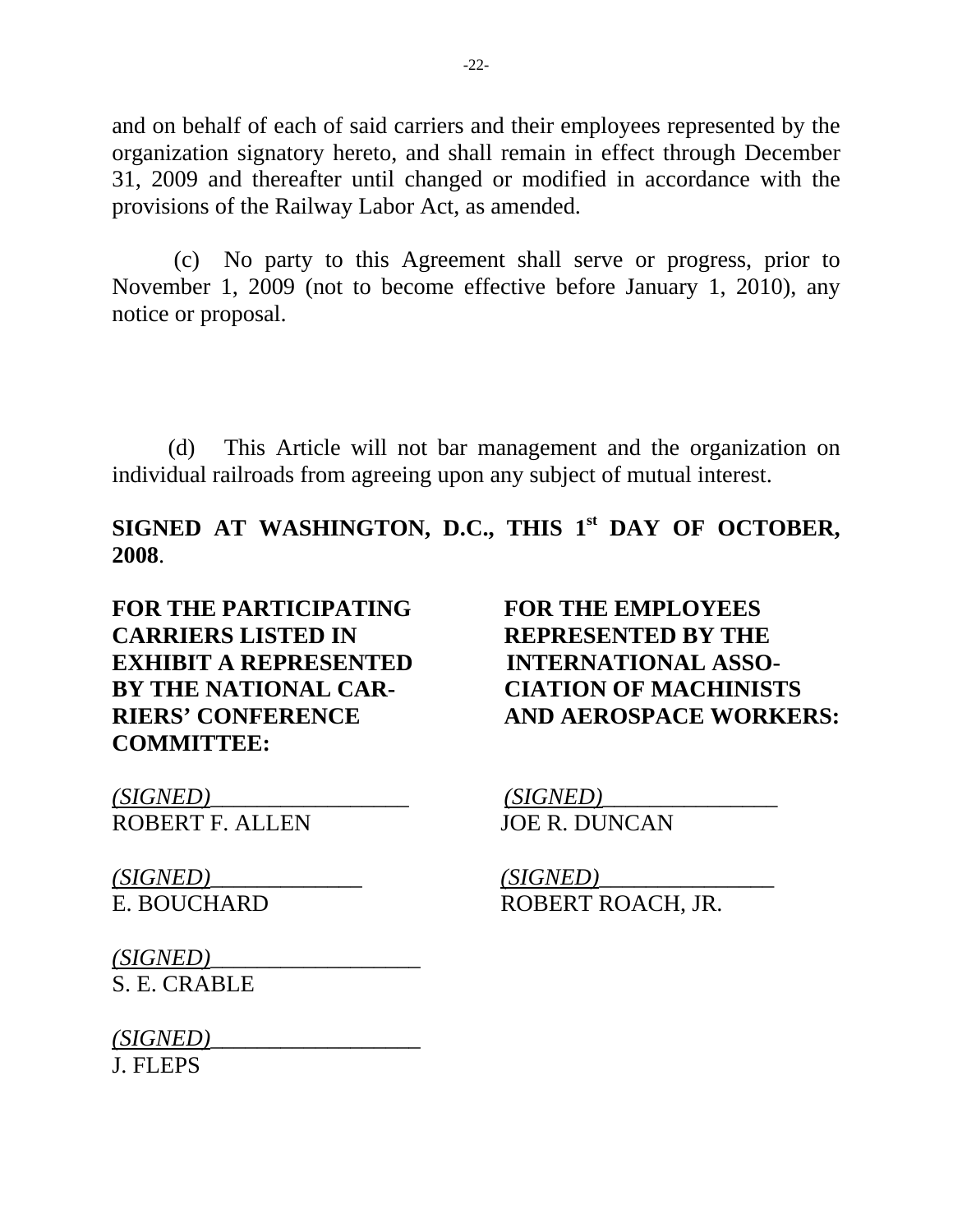*(SIGNED)*\_\_\_\_\_\_\_\_\_\_\_\_\_\_\_\_\_\_ L. FRITZ

*(SIGNED)*\_\_\_\_\_\_\_\_\_\_\_\_\_\_\_\_\_\_

H. R. MOBLEY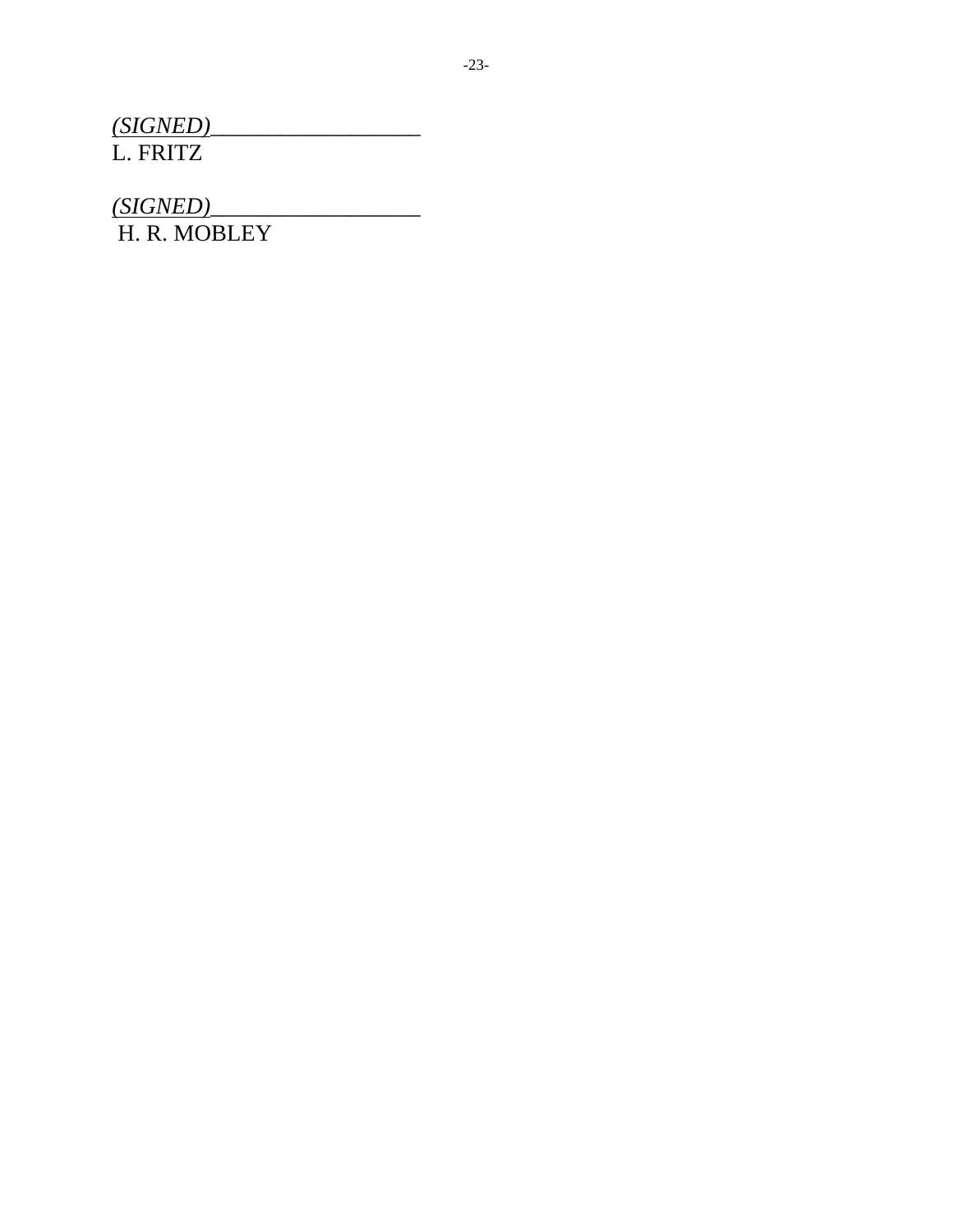Mr. Robert Roach Jr. General Vice President International Association of Machinists & Aerospace Workers 9000 Machinists Place Upper Marlboro, MD 20772-2687

Dear Mr. Roach:

 This confirms our understanding with respect to the general wage increases provided for in Article I, Sections 1, 2 and 3 of the Agreement of this date.

 The carriers will make all reasonable efforts to pay the retroactive portion of such general wage increases as soon as possible and no later than sixty (60) days after the date of this Agreement.

 If a carrier finds it impossible to make such payments by that date, such carrier shall notify you in writing explaining why such payments have not been made and indicating when the payments will be made.

Very truly yours,

*(Signed)* 

Robert F. Allen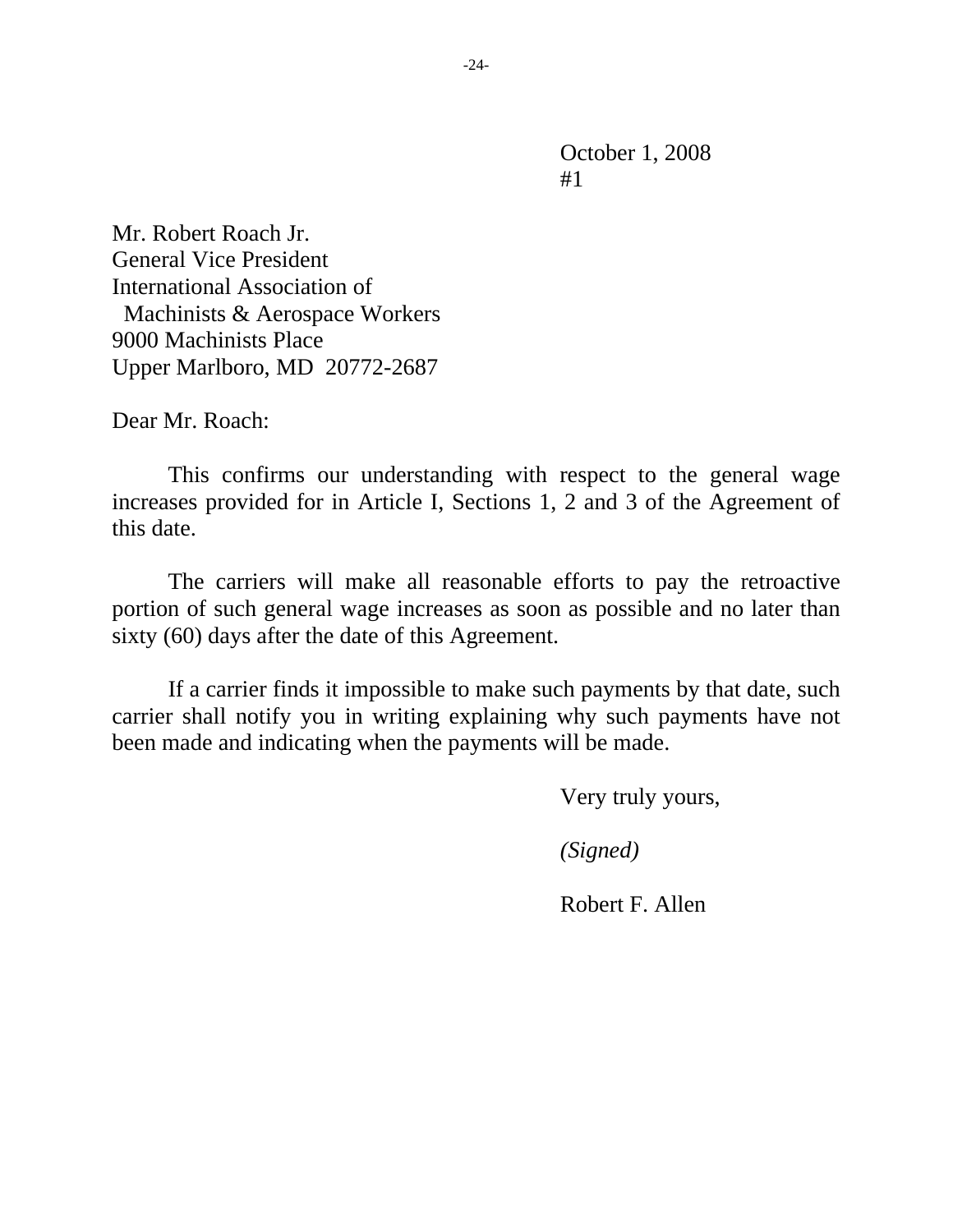Mr. Robert Roach Jr. General Vice President International Association of Machinists & Aerospace Workers 9000 Machinists Place Upper Marlboro, MD 20772-2687

Dear Mr. Roach:

 This refers to the increase in wages provided for in Sections 1, 2 and 3 of Article I of the Agreement of this date.

 It is understood that the retroactive portion of those wage increases shall be applied only to employees who have an employment relationship with a carrier on the date of this Agreement or who retired or died subsequent to June 30, 2006.

 Please acknowledge your agreement by signing your name in the space provided below.

Very truly yours,

*(Signed)* 

Robert F. Allen

I agree:

*\_\_\_\_(Signed)\_\_\_\_\_\_\_*  Robert Roach, Jr.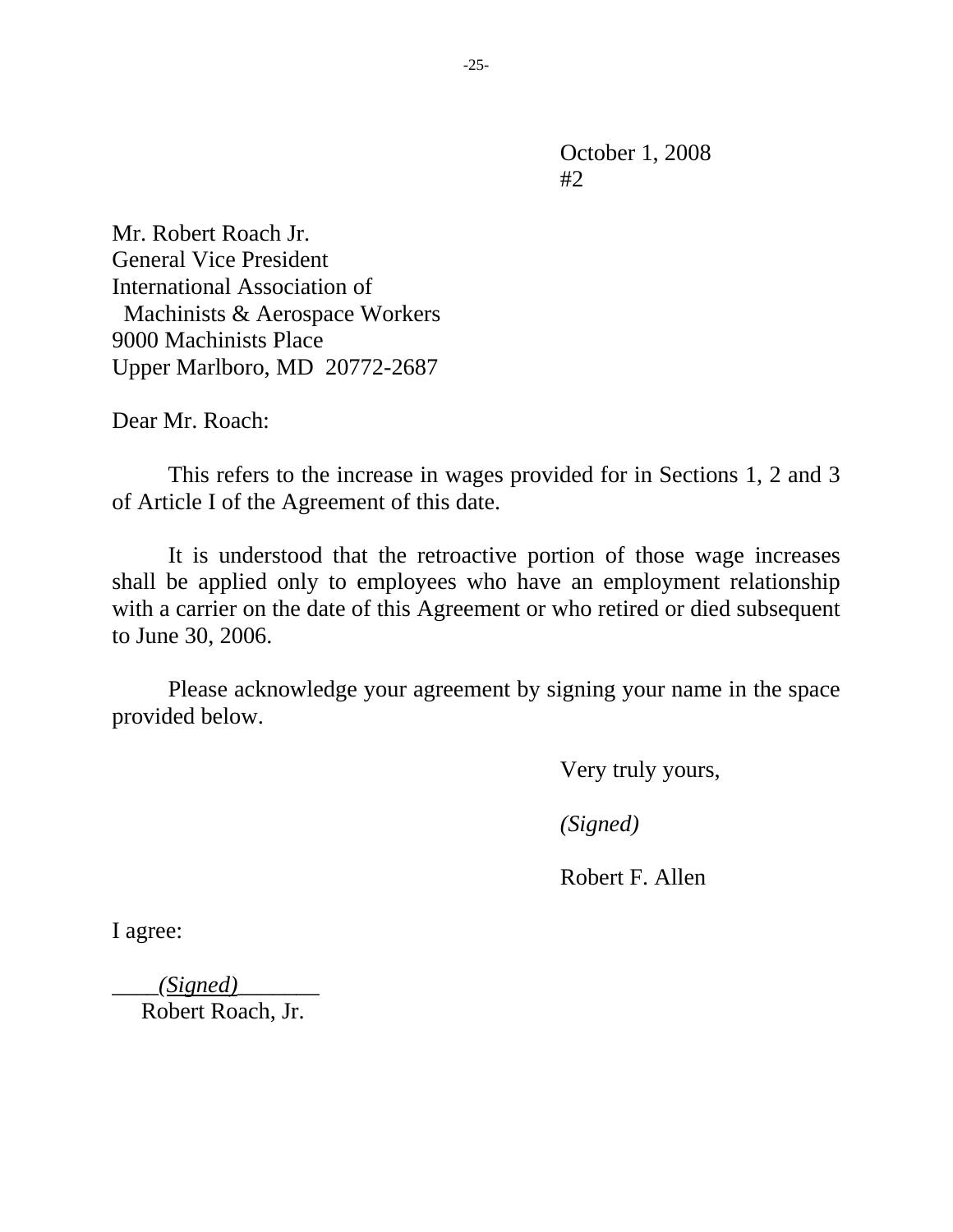Mr. Robert Roach Jr. General Vice President International Association of Machinists & Aerospace Workers 9000 Machinists Place Upper Marlboro, MD 20772-2687

Dear Mr. Roach:

 This will confirm our understanding with respect to the Agreement of this date.

 The provisions of Article IV, Parts B and C (Employee Sharing of Cost of H&W Plans) are not applicable to employees covered by the Agreement who reside in Canada.

 This will also confirm that existing contractual arrangements concerning Opt-Outs are not applicable to employees covered by the Agreement who reside in Canada.

 Please acknowledge your agreement by signing your name in the space provided below.

Very truly yours,

 *(Signed)*  Robert F. Allen

I agree:

*\_(Signed)\_\_\_\_\_\_\_\_\_* 

Robert Roach, Jr.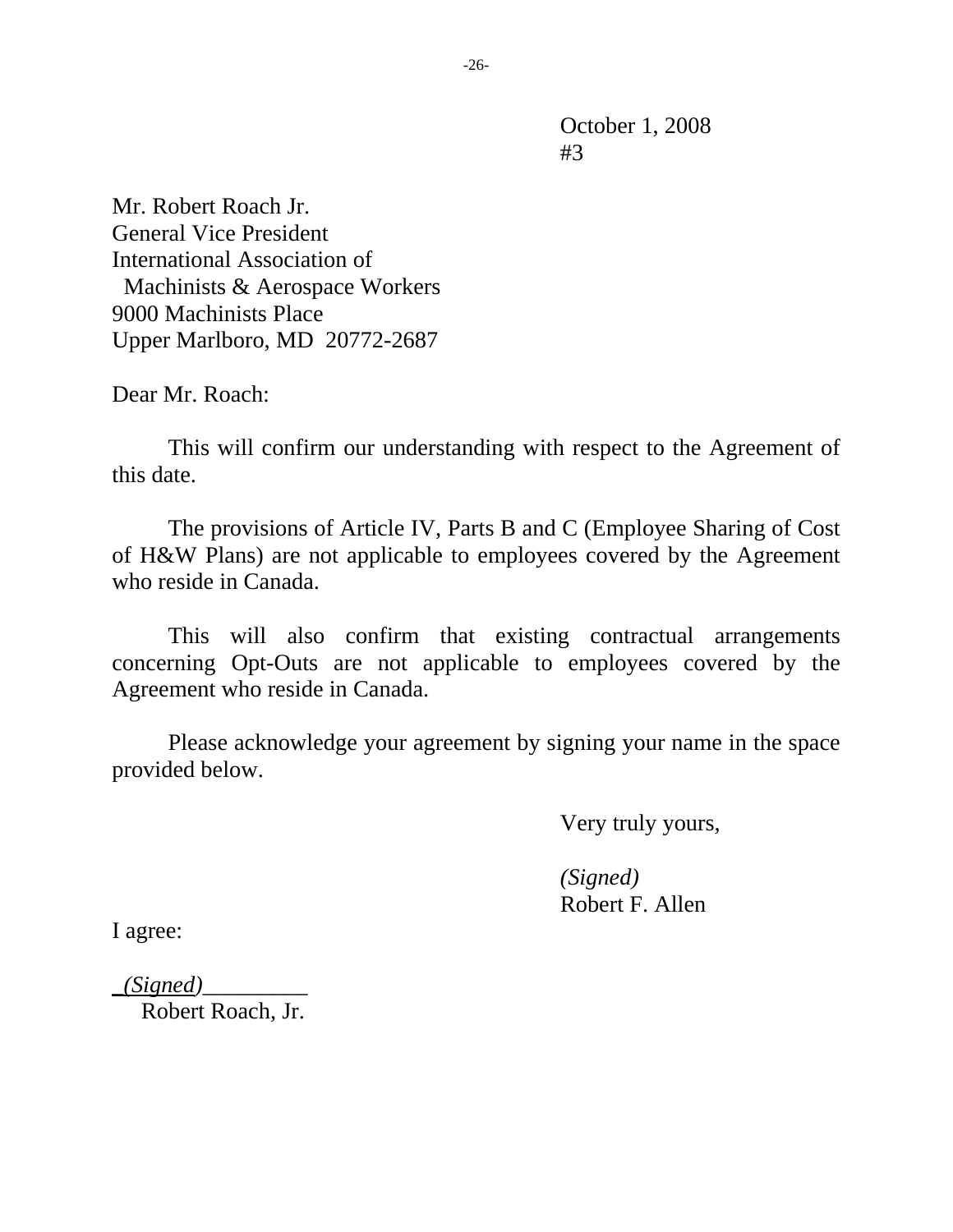Mr. Robert Roach Jr. General Vice President International Association of Machinists & Aerospace Workers 9000 Machinists Place Upper Marlboro, MD 20772-2687

Dear Mr. Roach:

This confirms our understanding regarding the Agreement of this date.

 In any month in which an active employee receives his or her FO healthcare benefits from a Hospital Association and not from the National Health & Welfare Plan and makes a Plan contribution pursuant to Article IV, Parts B and C, the carrier shall pay the Hospital Association each month an amount equal to the Reduction Factor, provided that the Hospital Association that receives such payment has agreed to decrease the employee's dues by the same amount.

 For purposes of this Side Letter, the term "Reduction Factor" means with respect to any given month, the smallest of:

- (i) the monthly dues amount in effect on January 1, 2003 that was established by the Hospital Association for payment by an active employee,
- (ii) the "cost-sharing contribution amount" for the month referred to in Article IV, Part B, Section 1 and Part C, Section 1, respectively, or
- (iii) the monthly dues amount established by the Hospital Association for payment by an active employee in that month.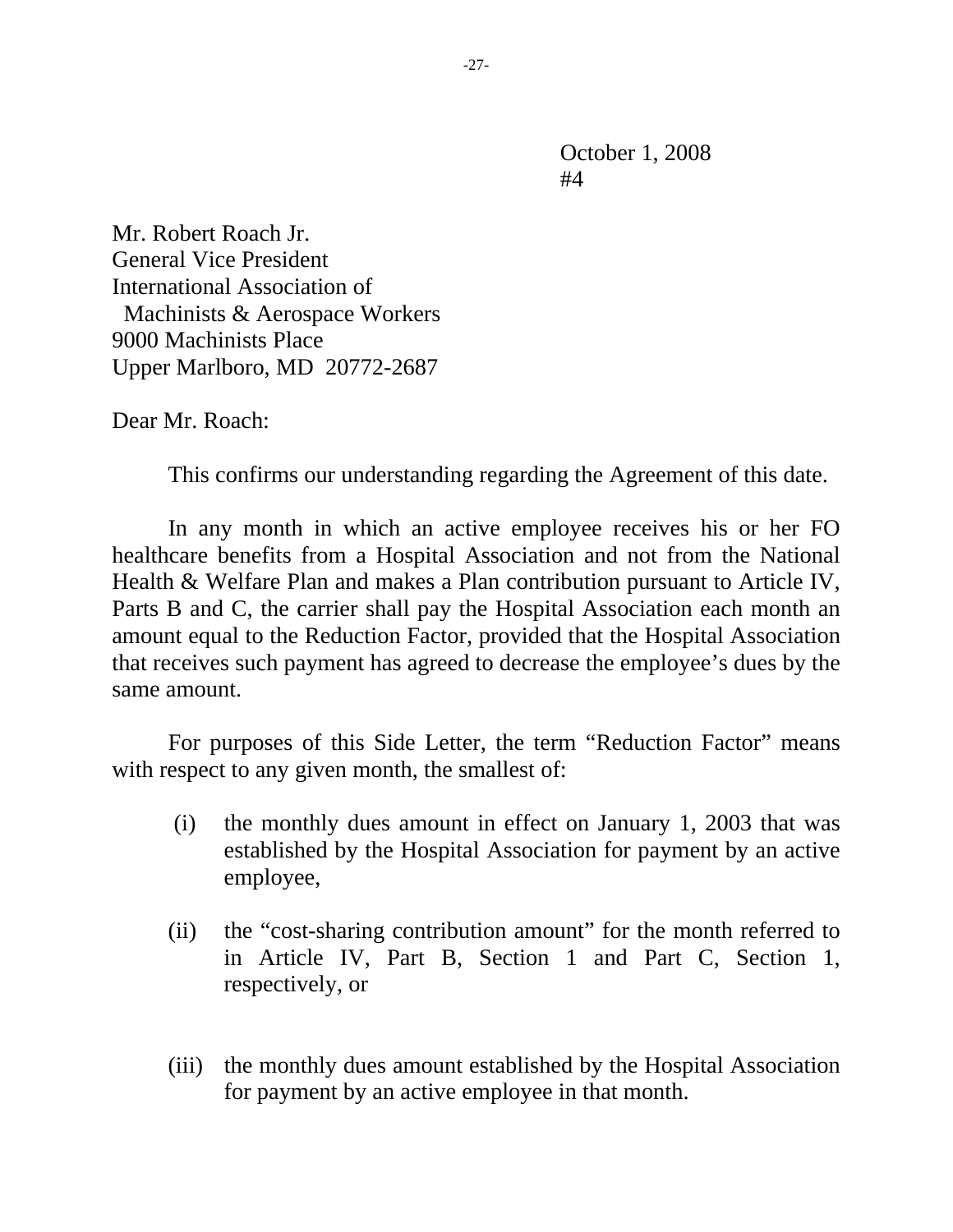Please acknowledge your agreement by signing your name in the space provided below.

Very truly yours,

*(Signed)* 

Robert F. Allen

I agree:

| (Signed)          |  |
|-------------------|--|
| Robert Roach, Jr. |  |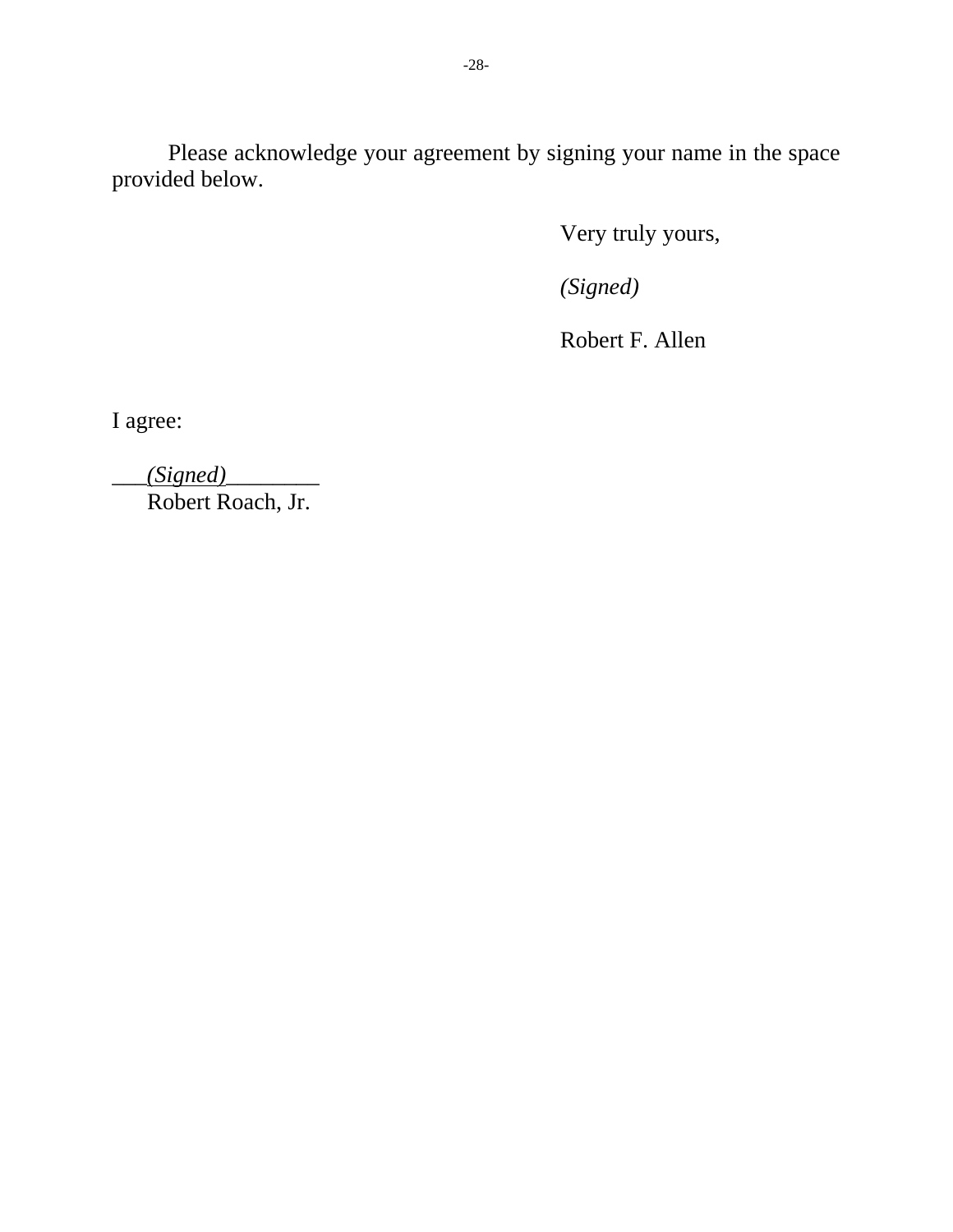Mr. Robert Roach Jr. General Vice President International Association of Machinists & Aerospace Workers 9000 Machinists Place Upper Marlboro, MD 20772-2687

Dear Mr. Roach:

 This confirms our understanding regarding Article IV, Part B of the Agreement of this date.

 If the initial deduction from an employee's wages for his monthly costsharing contribution pursuant to Article IV, Part B, Section 4 and Part C, Section 3, respectively, is scheduled to be made at the same time as the payroll deduction for the employee's union dues, the union dues deduction may be made on a subsequent date mutually agreeable to the parties.

 Please acknowledge your agreement by signing your name in the space provided below.

Very truly yours,

 *(Signed)*  Robert F. Allen

I agree:

 $(Signed)$ 

Robert Roach, Jr.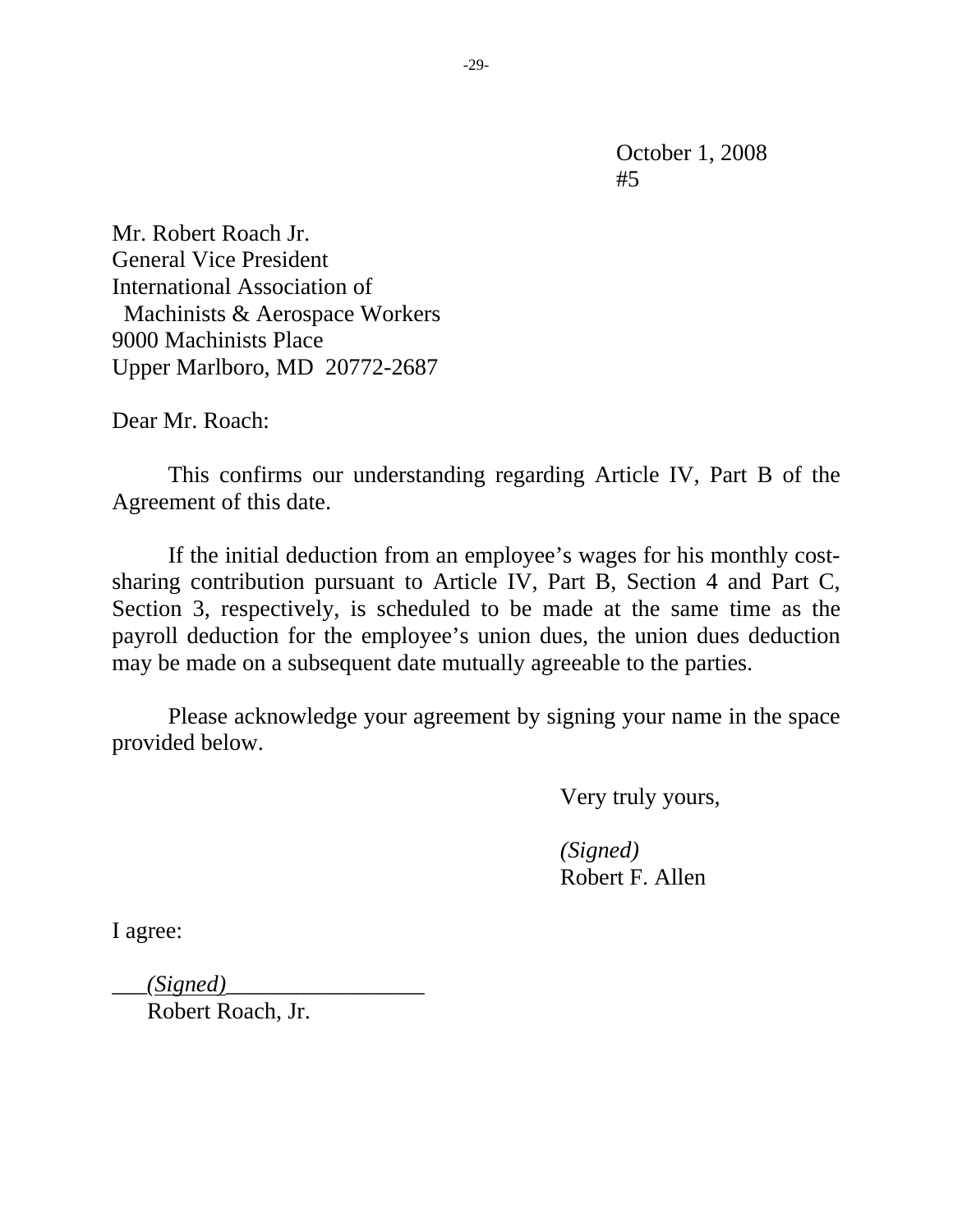Mr. Robert Roach Jr. General Vice President International Association of Machinists & Aerospace Workers 9000 Machinists Place Upper Marlboro, MD 20772-2687

Dear Mr. Roach:

 This confirms our understanding regarding Article IV, Part A, Section 3(a)(1) of the Agreement of this date ("2008 IAM Agreement").

The carriers are currently in active discussions with the CRLO, acting on behalf of its participating rail labor organizations, with respect to the interpretation and application of this pattern H&W provision. This will confirm our agreement that any mutual interpretation and application growing out of those CRLO discussions will be applicable to the 2008 IAM Agreement.

Please acknowledge your agreement by signing your name in the space provided below.

Very truly yours,

 *(Signed)*  Robert F. Allen

I agree:

\_\_\_*(Signed)*\_\_\_\_\_\_\_\_\_

Robert Roach, Jr.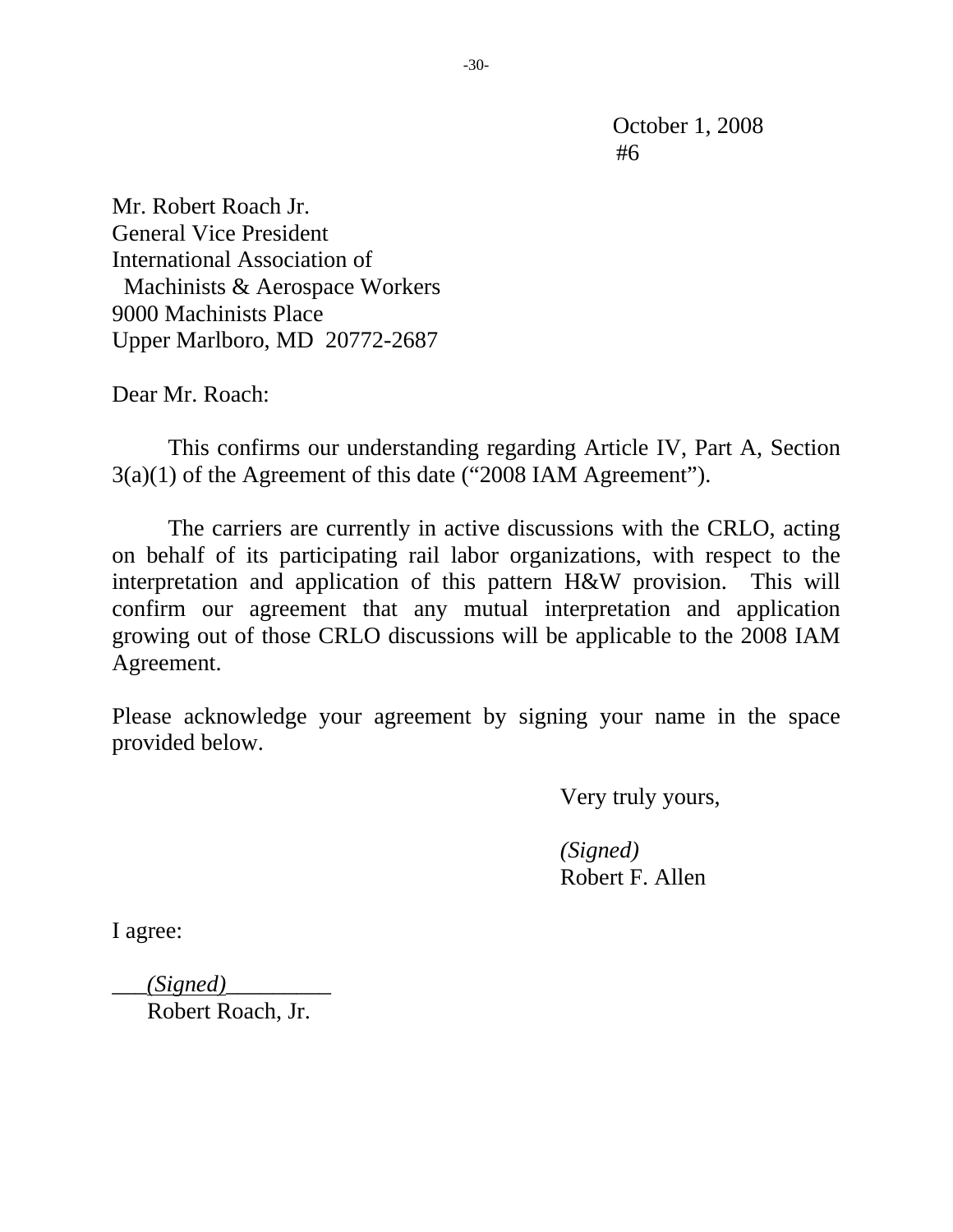Mr. Robert Roach Jr. General Vice President International Association of Machinists & Aerospace Workers 9000 Machinists Place Upper Marlboro, MD 20772-2687

Dear Mr. Roach:

 This confirms our understanding regarding Article IV of the Agreement of this date.

1. The provisions of Article IV reflect compromises made by both parties, including without limitation compromises involving plan benefits, deductibles, co-payments and co-insurance, other aspects of plan design, employee contributions, cost containment, and tax consequences. The parties intend that these compromises not be materially altered by federal legislation that may be enacted or by federal regulations that may be adopted.

2. In the event that either party believes that federal legislation is enacted, or federal regulations are adopted, that materially adversely affects its settled expectations and interests in the compromises reflected in Article IV, such party shall give written notice to the other describing in detail such material adverse effect.

3. If a notice is given pursuant to Paragraph 2, the parties shall promptly commence discussions for the purpose of reaching a voluntary agreement that, notwithstanding required compliance with such federal legislation (or regulation), will preserve, to the fullest extent practicable, the same relative economics that resulted from the compromises reflected in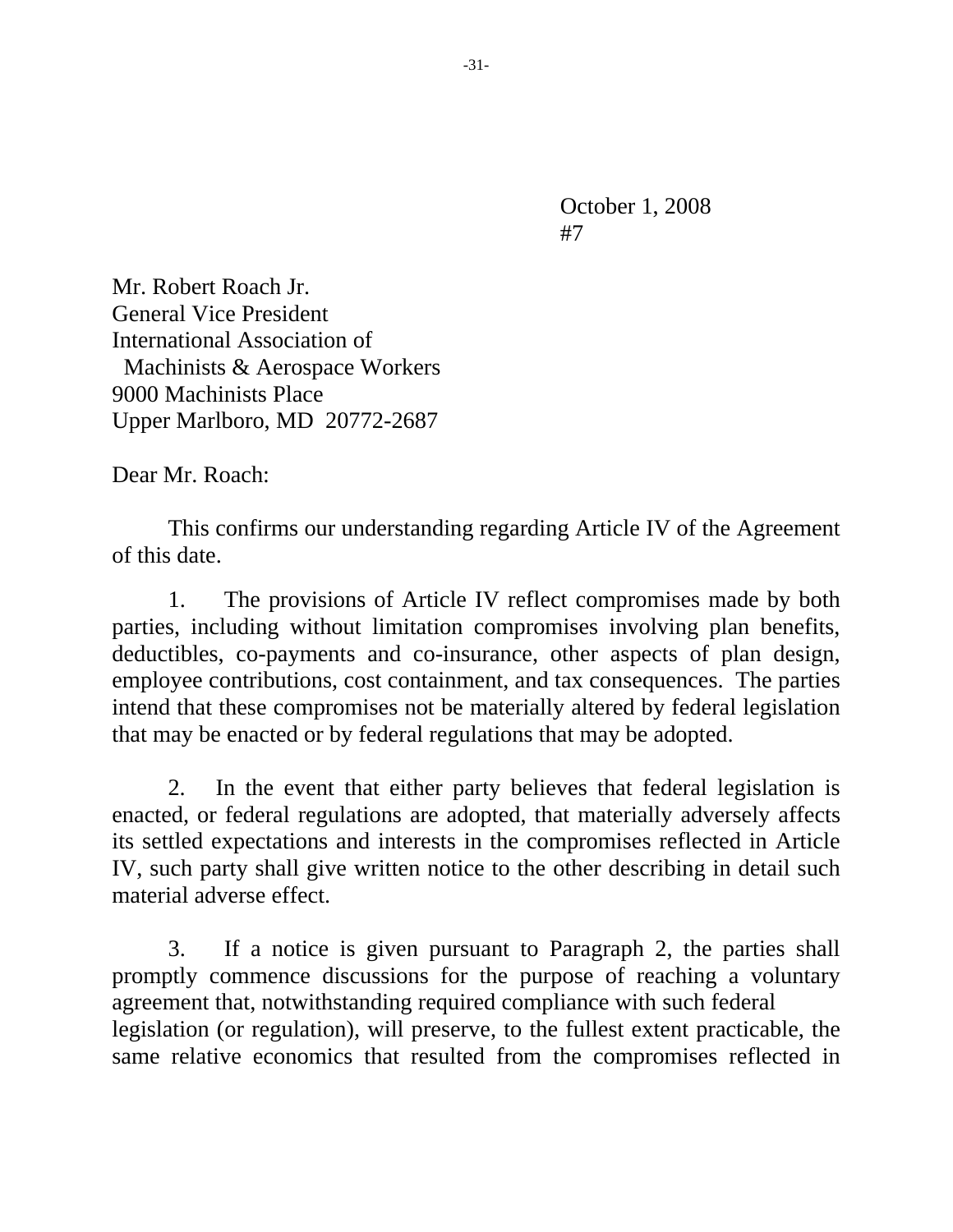Article IV. It is mutually understood that the procedures of Section 6 of the Railway Labor Act shall not apply to these discussions.

 4. If the parties are unable to reach a voluntary agreement pursuant to Paragraph 3 to achieve the objective described therein, the controversy shall be resolved through interest arbitration either pursuant to the procedures set forth in Section 7 of the RLA or through such other procedures as may be agreed upon by the parties.

Please acknowledge your agreement by signing your name in the space provided below.

Very truly yours,

 *(Signed)*  Robert F. Allen

I agree:

\_\_\_*(Signed)*\_\_\_\_\_\_\_\_ Robert Roach, Jr.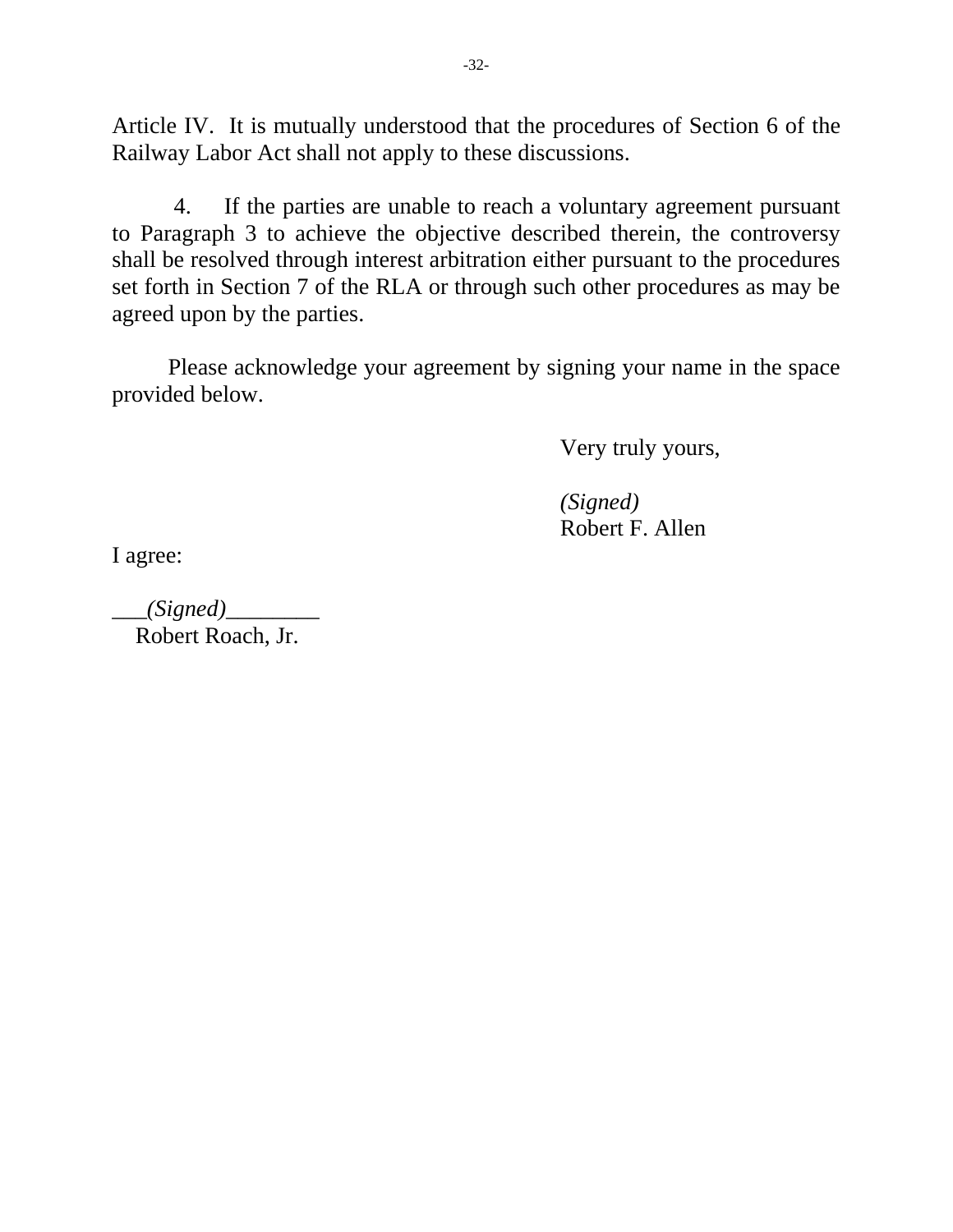Mr. Robert Roach Jr. General Vice President International Association of Machinists & Aerospace Workers 9000 Machinists Place Upper Marlboro, MD 20772-2687

Dear Mr. Roach:

This confirms our understanding regarding Article V, Part B of the Agreement of this date.

All claims for SSB Plan benefits (a) for disabilities beginning before the date of this Agreement, (b) that were denied for failure to provide timely notice of disability, and (c) appeal from the denial of which is now pending, shall be promptly reevaluated.

1. If the vendor administering claims under the Plan determines through that reevaluation that, apart from when the notice of disability was given, the claim is otherwise valid and payable, the claim shall be allowed and processed.

2. If the vendor determines that the claim should be denied for reasons other than a failure to give timely notice of disability, the claim shall be denied, which denial shall be treated as an initial denial of the claim that may be appealed in accordance with Plan procedures.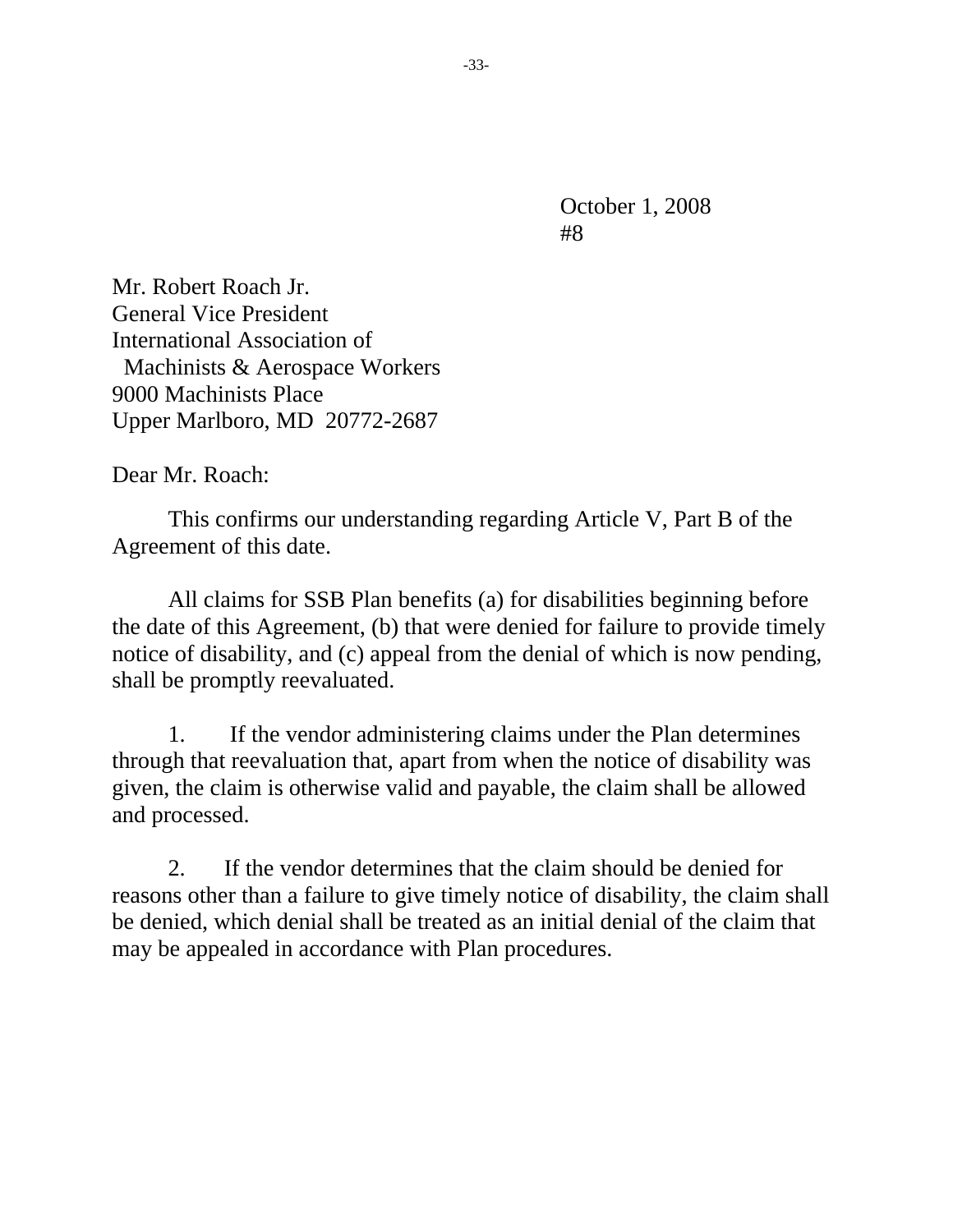Please acknowledge your agreement by signing your name in the space provided below.

Very truly yours,

 *(Signed)*  Robert F. Allen

I agree:

\_\_\_*(Signed)*\_\_\_\_\_\_\_\_\_ Robert Roach, Jr.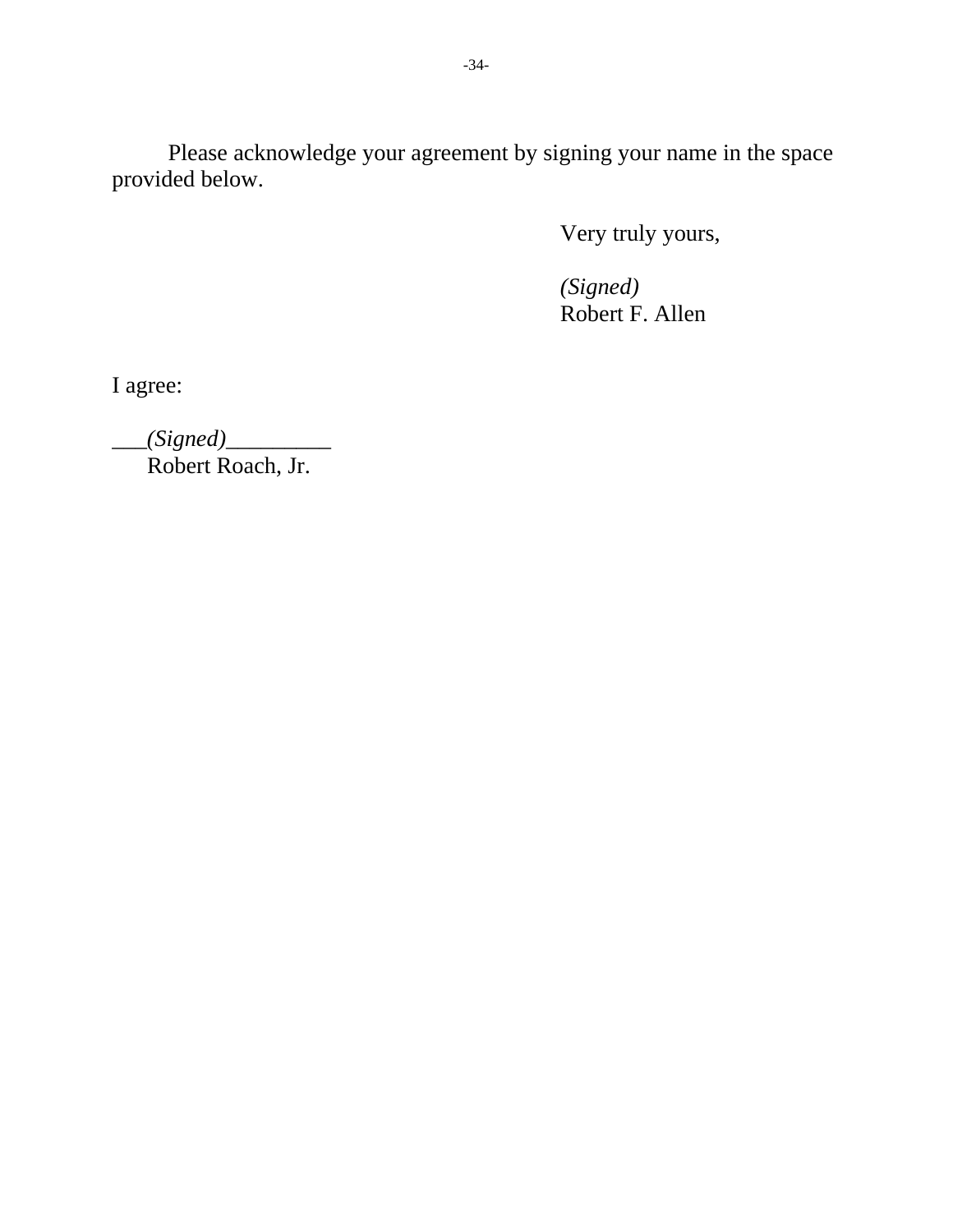Mr. Robert Roach Jr. General Vice President International Association of Machinists & Aerospace Workers 9000 Machinists Place Upper Marlboro, MD 20772-2687

Dear Mr. Roach:

 This confirms our understanding with respect to further discussions between the organization and individual railroads covered by this Agreement regarding shift differentials.

 Upon written request by the organization's designated representative(s) to the carrier's highest designated officer for the IAM, the parties shall commence discussions on shift differentials. Those discussions shall be conducted in such manner as may be mutually agreed by the parties.

It is expressly understood and agreed that:

- 1. Such discussions are voluntary and informal (i.e., not under Section 6 of the Railway Labor Act). Accordingly, any arrangements growing out of these discussions shall be implemented only by mutual agreement of the parties.
- 2. Such discussions shall conclude no later than October 31, 2009, unless extended by mutual agreement of the parties.
- 3. This Side Letter shall not be deemed to establish any right to or precedent for similar future undertakings and shall not be referable in connection with any demand or request for same.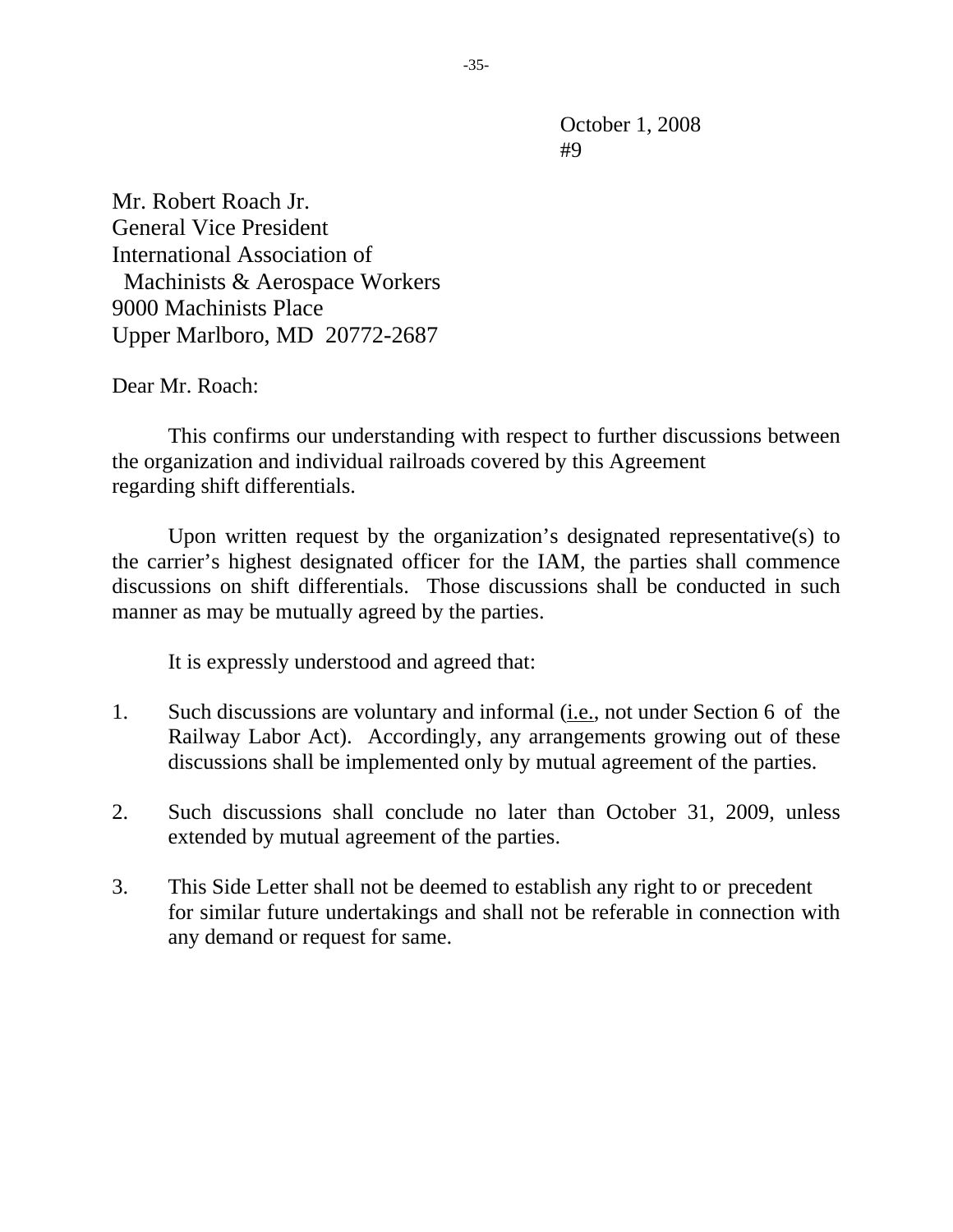Please acknowledge your agreement by signing your name in the space provided below.

Very truly yours,

 *(Signed)*  Robert F. Allen

I agree:

 $(Signed)$ 

Robert Roach Jr.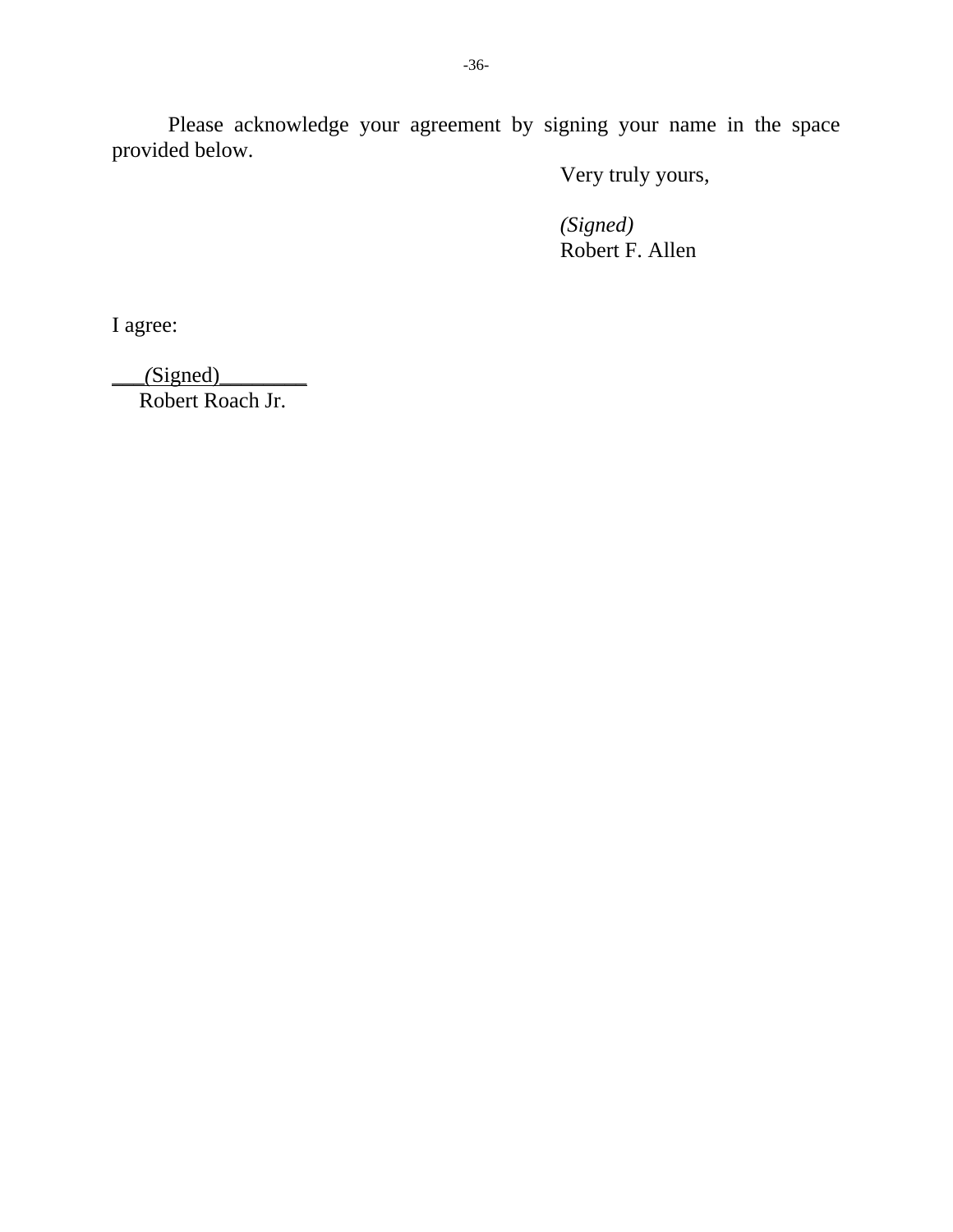Mr. Robert Roach Jr. General Vice President International Association of Machinists & Aerospace Workers 9000 Machinists Place Upper Marlboro, MD 20772-2687

Dear Mr. Roach:

 This confirms our understanding with respect to further discussions between the organization and individual railroads covered by this Agreement on the subject of higher wage rates in areas/locations where the cost-of-living is greater ("locality adjustments").

 Upon written request by the organization's designated representative(s) to the carrier's highest designated officer for the IAM, the parties shall commence discussions on locality adjustments. Those discussions shall be conducted in such manner as may be mutually agreed by the parties.

It is expressly understood and agreed that:

- 1. Such discussions are voluntary and informal (i.e., not under Section 6 of the Railway Labor Act). Accordingly, any arrangements growing out of these discussions shall be implemented only by mutual agreement of the parties.
- 2. Such discussions shall conclude no later than October 31, 2009, unless extended by mutual agreement of the parties.
- 3. This Side Letter shall not be deemed to establish any right to or precedent for similar future undertakings and shall not be referable in connection with any demand or request for same.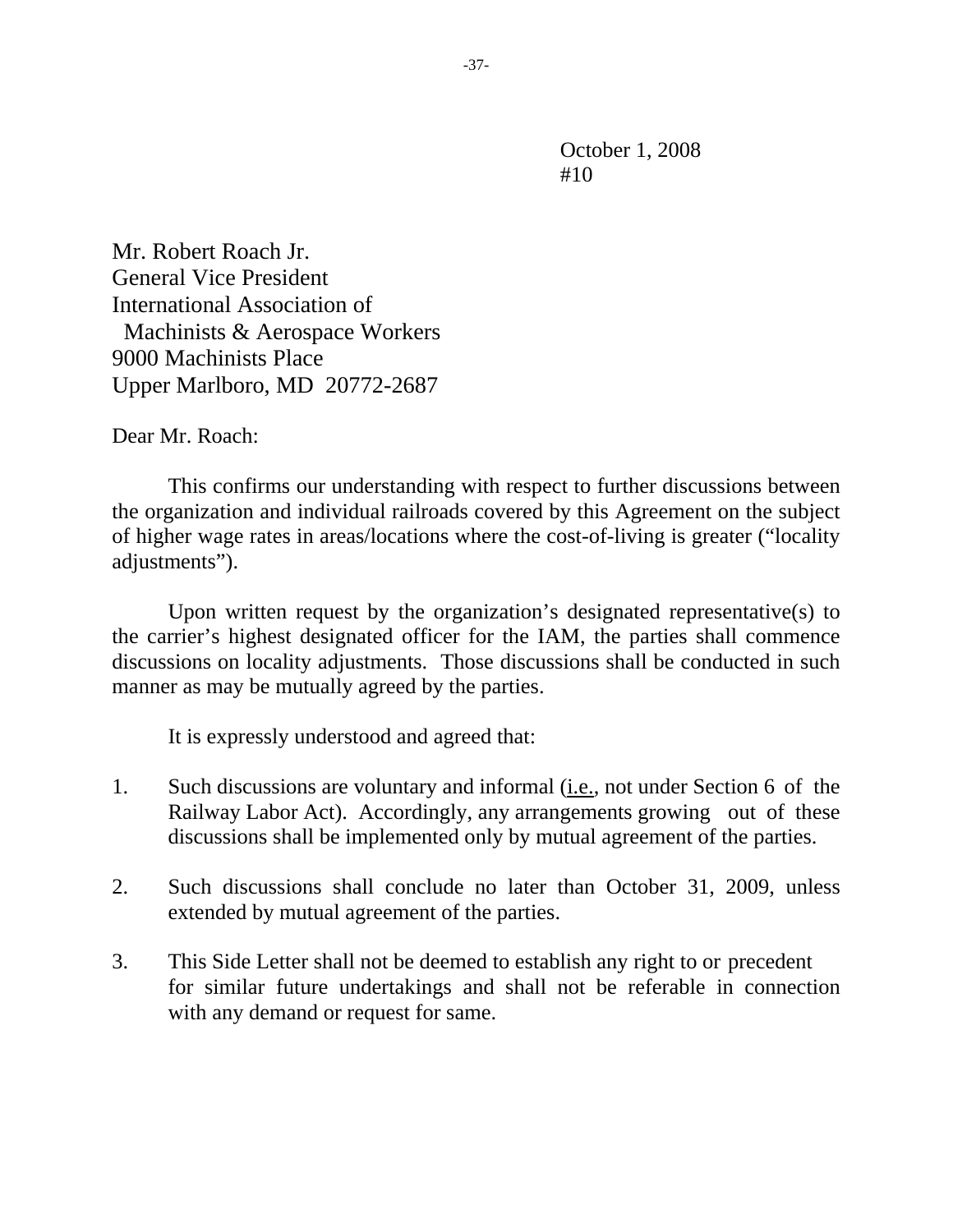Please acknowledge your agreement by signing your name in the space provided below.

Very truly yours,

 *(Signed)* Robert F. Allen

I agree:

\_\_\_\_*(Signed)*\_\_\_\_\_\_\_\_\_ Robert Roach Jr.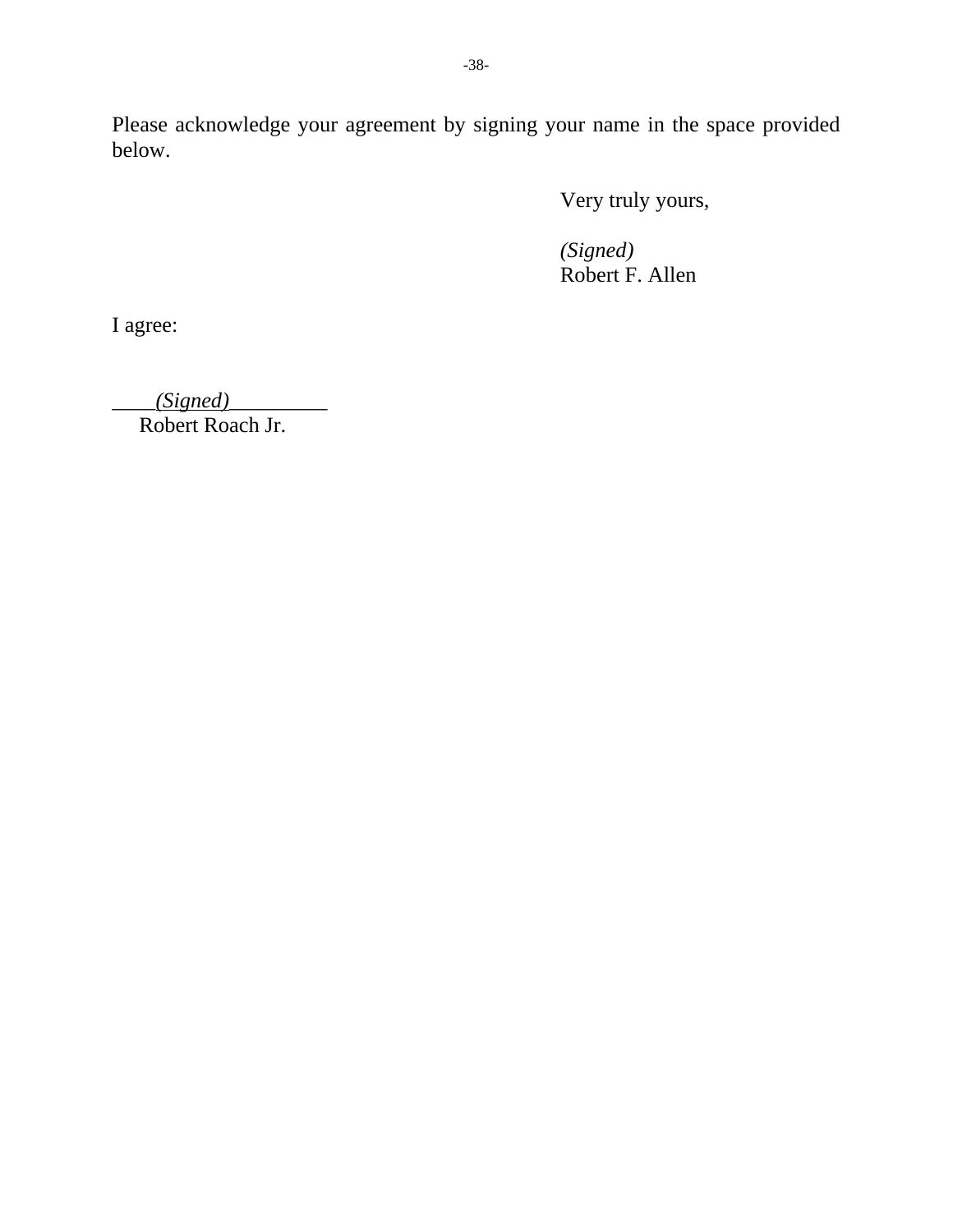Mr. Robert Roach Jr. General Vice President International Association of Machinists & Aerospace Workers 9000 Machinists Place Upper Marlboro, MD 20772-2687

Dear Mr. Roach:

This confirms our understanding regarding the Agreement of this date.

The parties concur that the hypothetical example set forth in Attachment A to this letter describes the methodology concerning the (i) computation of gross retroactive pay and retroactive H&W cost-sharing that shall be utilized by the railroads in determining the net retroactive amount payable to a covered employee under the terms of this Agreement, and (ii) determination of the hourly rate of pay produced by application of the general wage increases provided for in Article I of this Agreement.

Please acknowledge your agreement by signing your name in the space provided below.

Very truly yours,

 *(Signed)*  Robert F. Allen

I agree:

\_\_\_*(Signed)*\_\_\_\_\_\_\_\_\_\_

Robert Roach, Jr.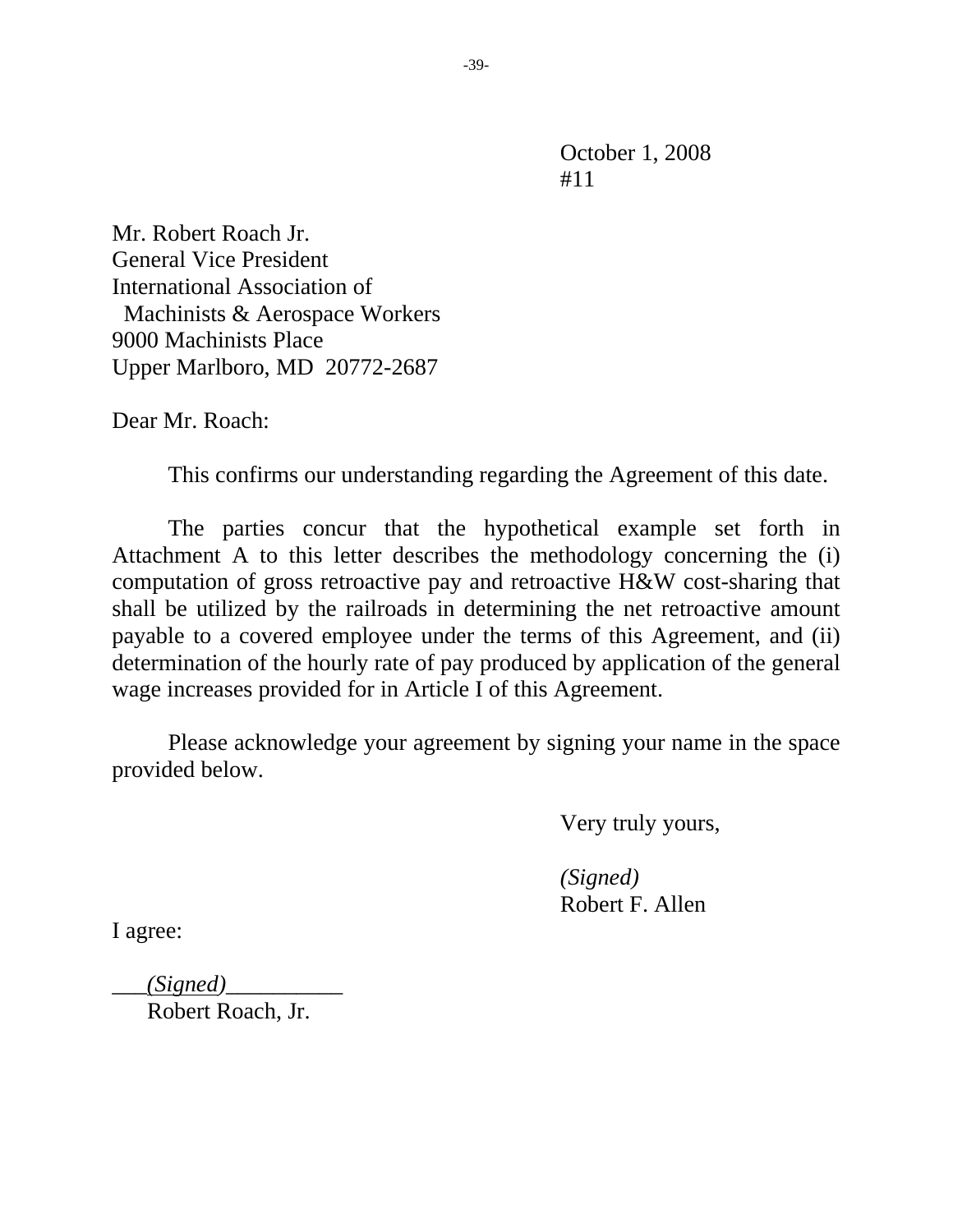Mr. Joe R. Duncan President Directing General Chairman District Lodge 19 International Association of Machinists & Aerospace Workers P.O. Box 279 9502 Petros Highway Petros, TN 37845

Dear Mr. Duncan:

 This will confirm our understanding that the arrangements and practices with respect to coverage of the administrative secretarial staff of IAM District Lodge 19 ("Lodge 19") under the Supplemental Sickness Benefit Plan Covering Railroad Shop Craft and Signal Employees and payment by Lodge 19 for such coverage that were in effect on January 1, 2005 and subsequently terminated will be restored effective October 1, 2008.

 Please acknowledge your agreement by signing your name in the space provided below.

Very truly yours,

 *(Signed)*  Robert F. Allen

I agree:

\_\_\_\_\_*(Signed)*\_\_\_\_\_\_\_\_\_\_\_\_\_\_\_\_

Joe R. Duncan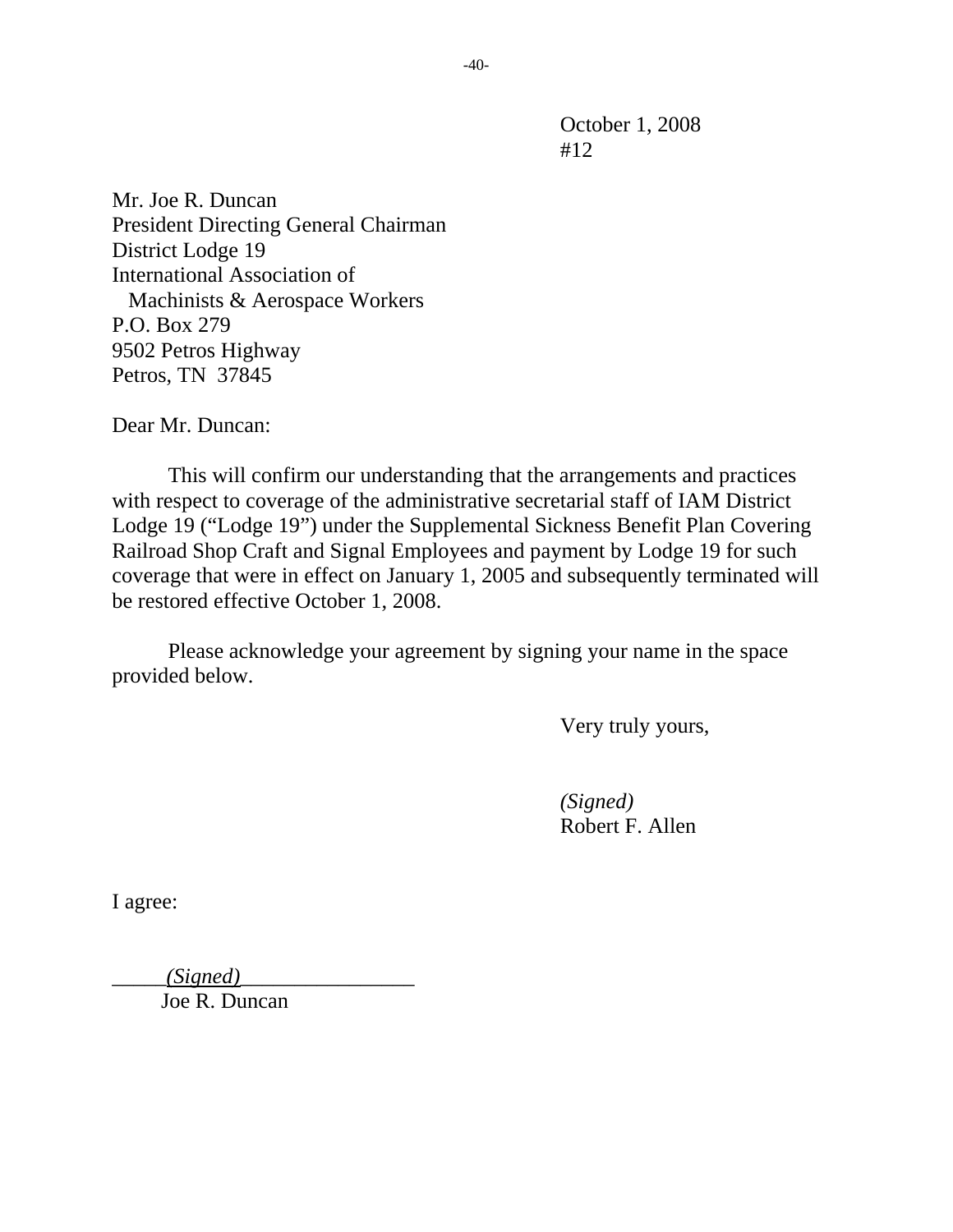## \***EXHIBIT A**

#### **(IAM)**

**RAILROADS REPRESENTED BY THE NATIONAL CARRIERS' CONFERENCE COMMITTEE IN CONNECTION WITH NOTICES SERVED ON OR SUBSEQUENT TO NOVEMBER 1, 2004 BY AND ON BEHALF OF SUCH CARRIERS UPON THE INTERNATIONAL ASSOCIATION OF MACHINISTS & AEROSPACE WORKERS AND NOTICES SERVED ON OR SUBSEQUENT TO NOVEMBER 1, 2004 BY THE GENERAL CHAIRMEN, OR OTHER RECOGNIZED REPRESENTATIVES, OF THE INTERNATIONAL ASSOCIATION OF MACHINISTS & AEROSPACE WORKERS UPON SUCH CARRIERS.** 

**Subject to indicated footnotes, this authorization is coextensive with notices filed and with provisions of current schedule agreements applicable to employees represented by the International Association of Machinists & Aerospace Workers.** 

Alameda Belt Line Alton & Southern Railway Company The Belt Railway Company of Chicago The Burlington Northern and Santa Fe Railway Company Consolidated Rail Corporation CSX Transportation, Inc. Elgin, Joliet and Eastern Railway Company - 1 Indiana Harbor Belt Railroad Company The Kansas City Southern Railway Company Kansas City Southern Railway Gateway Western Railway Joint Agency Louisiana and Arkansas Railway Mid Louisiana Rail Corporation MidSouth Rail Corporation